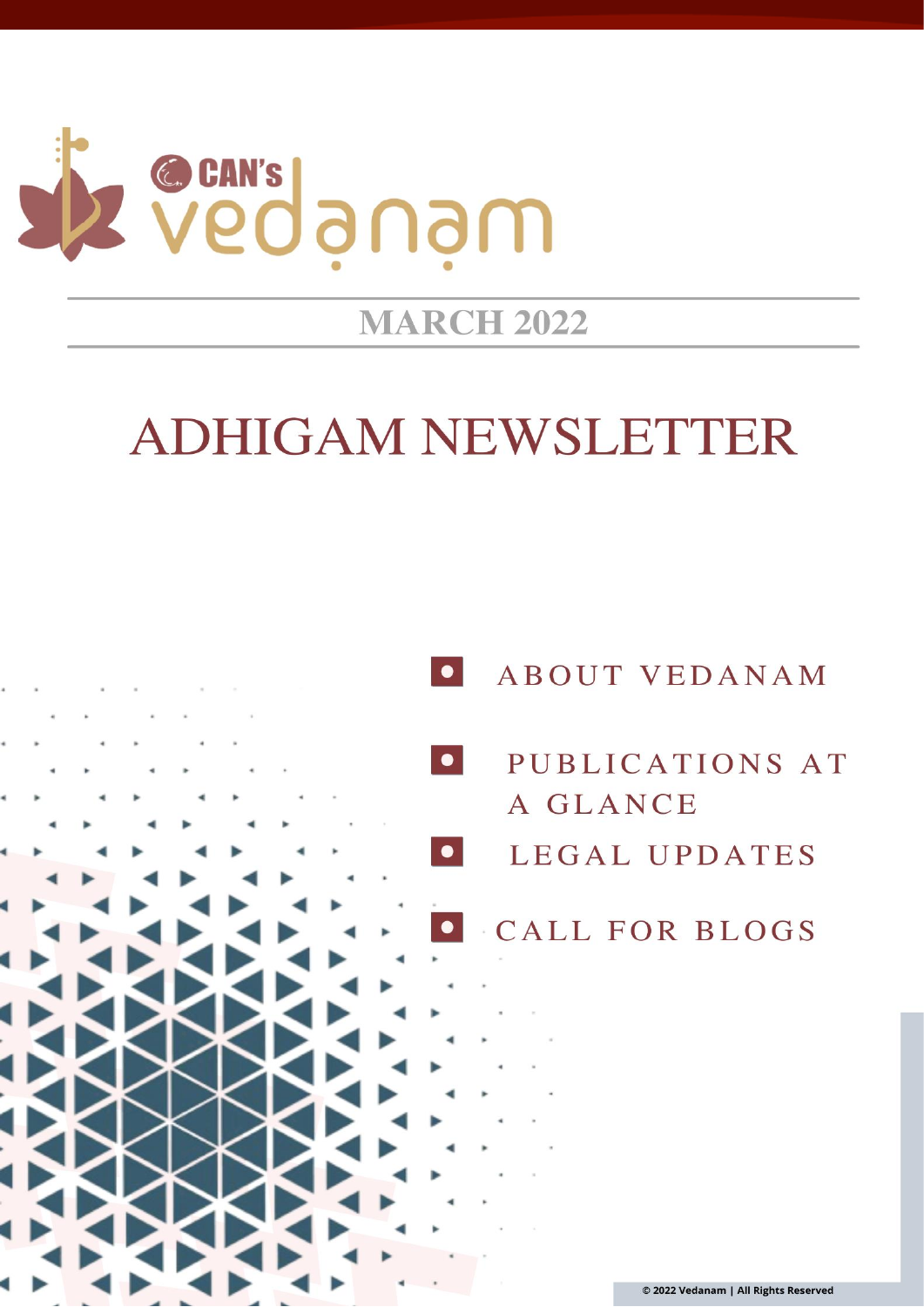**MARCH 2022** 

## **INDEX**

| <b>ABOUT VEDANAM</b>                |               |
|-------------------------------------|---------------|
| PUBLICATIONS AT A GLANCE            | $\mathcal{A}$ |
| <b>LEGAL WRAP UP</b>                | 5             |
| Corporate and Securities law        | 5             |
| <i>Constitutional law</i>           | 10            |
| International law                   | 14            |
| Miscellaneous Legal Updates         | 21            |
| <b>CALL FOR BLOGS: World IP Day</b> | 23            |

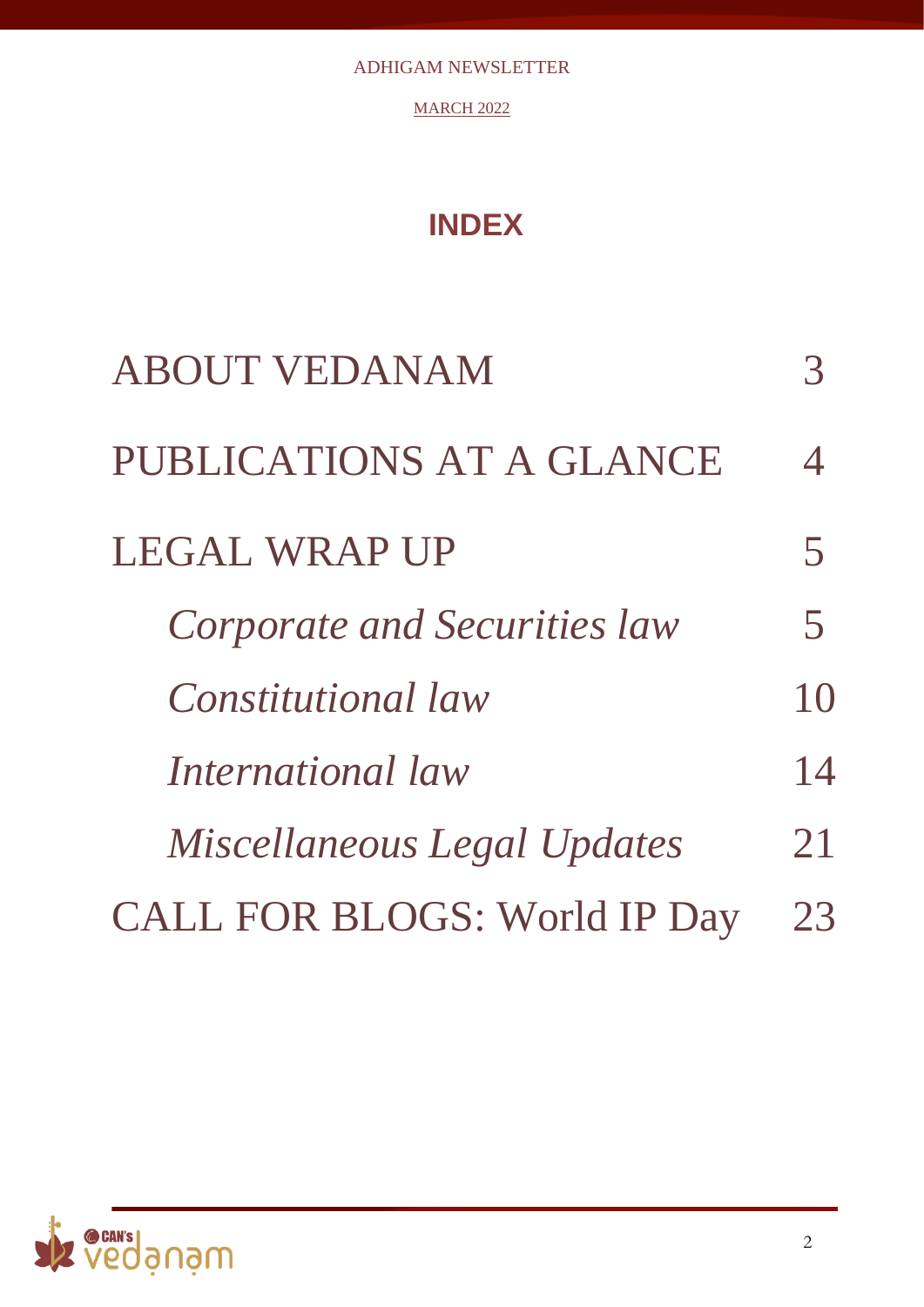### MARCH 2022

## **ABOUT VEDANAM**

CAN's Vedanam is an academic wing of the Confederation of Alumni for National Law Universities (CAN Foundation), aiming to provide a platform to increase research-oriented academic writing, for law students and professionals across the nation. To attain proficiency in any field and to continue learning, we believe that academic and legal discourse on contemporarily relevant topics is essential. The exposure provides individuals with an opportunity to develop critical thought and an analytical outlook towards contemporary legal discourse. One of the dear ideals of the CAN Foundation remains legal literacy and increasing access to the same and it has been working diligently towards realizing the same, since its inception. CAN's Vedanam, thus, not only supplements the legal literature on a range of contemporary issues and fields of Law but also promotes the Object and Vision of the Foundation. CAN's Vedanam is an inclusive space. We welcome submissions from not just Law Students and Legal Professionals, but also from people not directly affiliated with law but who seek to contribute to legal discourse.

Through this edition of the newsletter, Vedanam hopes to cover interesting legal updates and touch upon publications on our website this month. We hope you enjoy reading this edition!

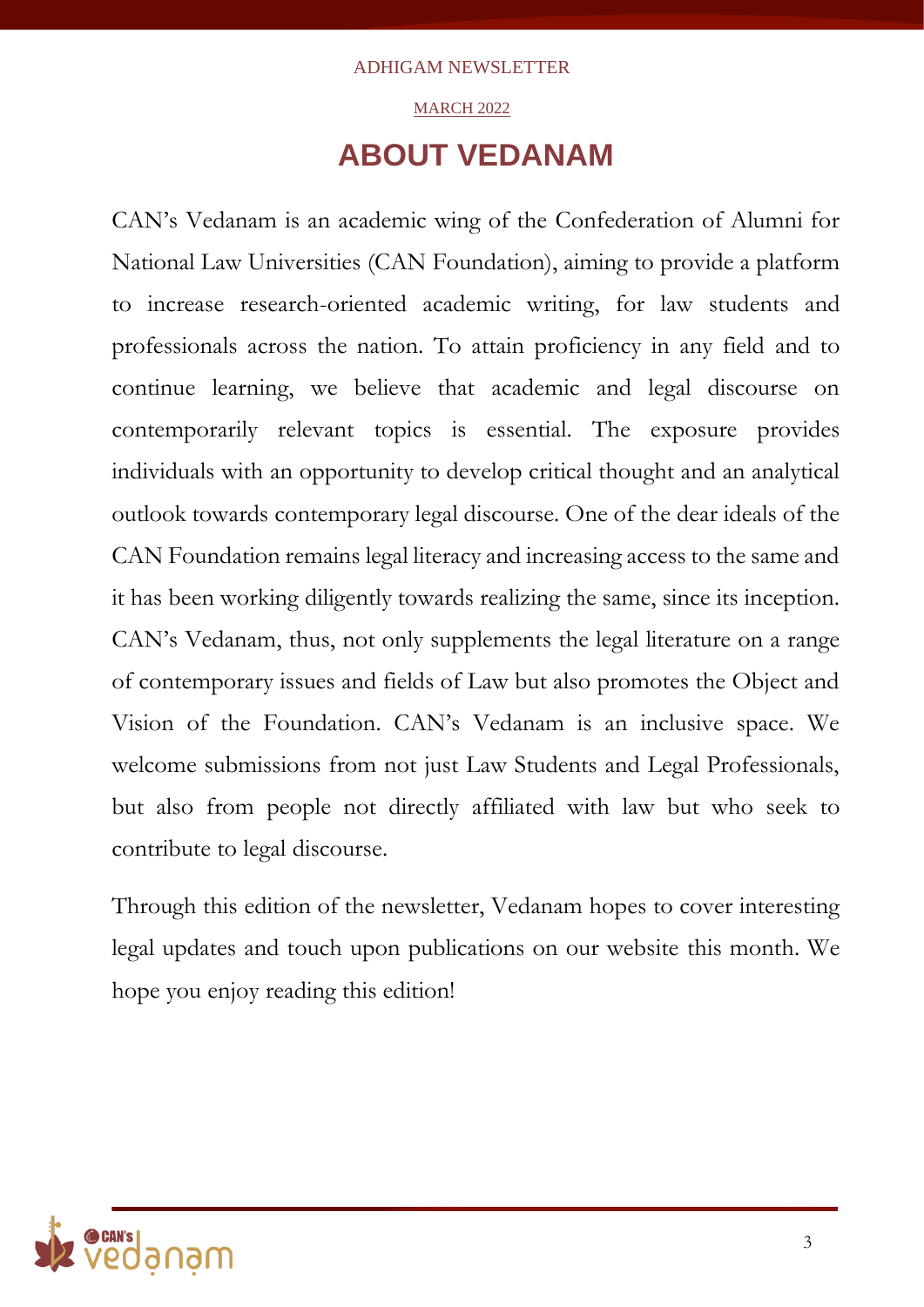#### MARCH 2022

## **PUBLICATIONS AT A GLANCE**

During this month, we, on our [website,](http://vedanam.canfoundation.in/index.php) featured two blog posts –on Dispute Resolution Mechanisms re Industrial Relations Code, 2020 and on the legal framework on Decentralised Autonomous organizations. Brief snippets of the articles are as follows:



## DISPUTE RESOLUTION MECHANISMS: INDUSTRIAL RELATIONS CODE, 2020: A GLUT OF IMPLICATIONS & PRACTICAL AMBIGUITY?

This article, authored by Mr. Rahul Kanna, a final year student from Jindal Global Law School delves into the dispute resolution mechanism under the new Industrial Relations Code, 2020 (IRC) whilst engaging in a comparative analysis with the previous regime of Industrial Disputes Act, 1947. Through this article, Mr. Kanna analyses the current regime and the path ahead for industrial dispute resolution structure in India. The full article can be accessed [here.](http://vedanam.canfoundation.in/blog_dispute_resolution.php)

## ALGORITHMIC CORPORATE GOVERNANCE: DAOs FROM AN INDIAN LEGAL PERSPECTIVE

Blockchain governance has surpassed the mere structuring of monetary assets and has evolved to create new forms of organisations that function on a democratic framework. This article authored by Ms. Shivani Aggarwal, an associate at AZB & Partners and Mr. Samaksh Khanna, a final year student from Symbiosis Law School, Pune, argues for the grant of legal personality to decentralised autonomous organisations (DAOs), functioning entirely on the blockchain, within Indian commercial law. By differentiating DAOs from traditional corporations, this article suggests that the Government should create a new class of corporations, to allow DAOs to retain their innovative decentralised structure, and be legally compliant. The full article can be accessed [here.](http://vedanam.canfoundation.in/blog_decentralised.php)





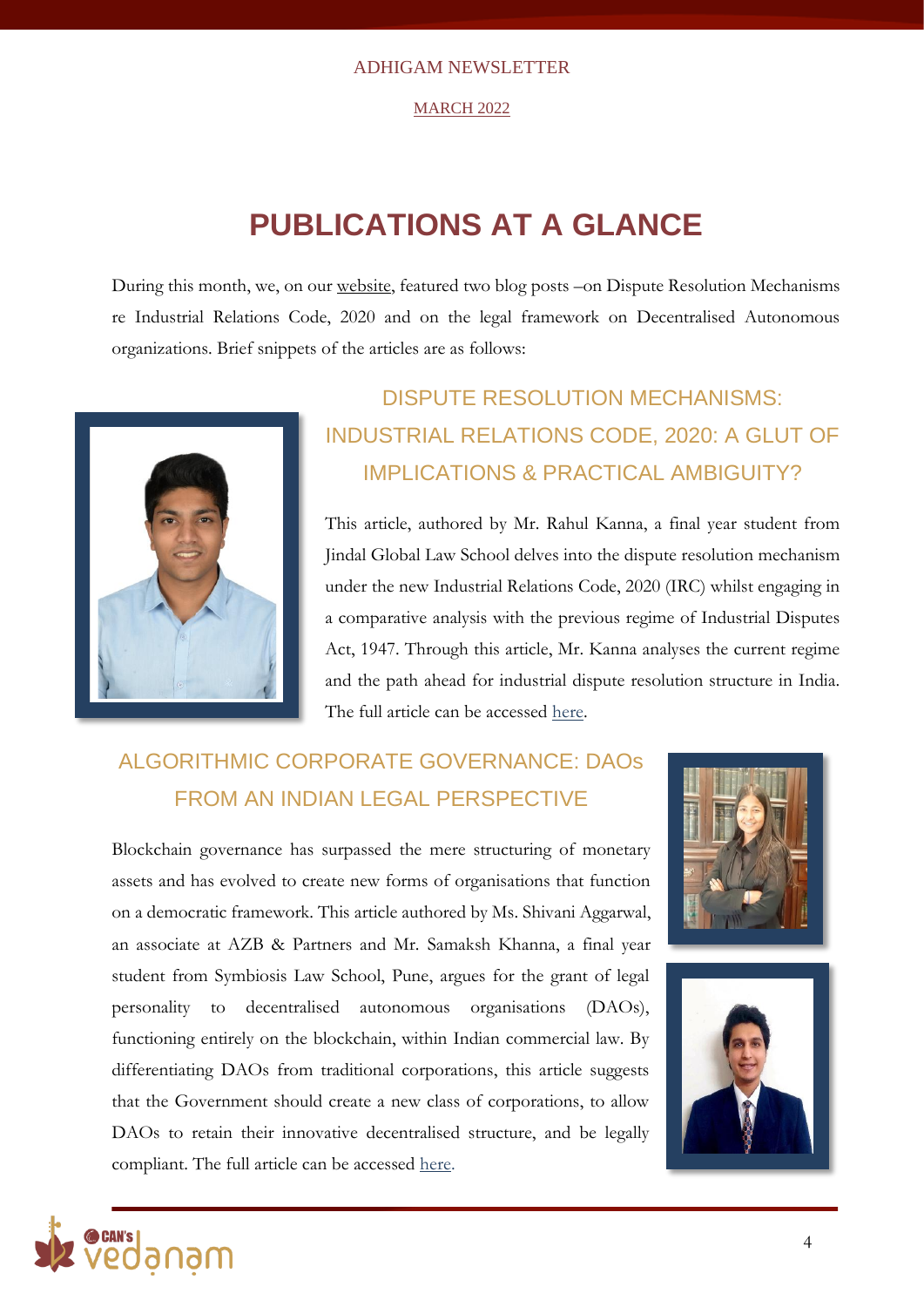#### **MARCH 2022**

## **LEGAL WRAP UP - MARCH 2022**

### CORPORATE AND SECURITIES LAW

### **1. SEBI's stricter 'Related Party Transactions' norms to be applicable from 1st April, 2022**

The Securities and Exchange Board of India ("SEBI") had first notified th[e](https://www.sebi.gov.in/legal/circulars/nov-2021/disclosure-obligations-of-listed-entities-in-relation-to-related-party-transactions_54113.html) [amendments to](https://www.sebi.gov.in/legal/circulars/nov-2021/disclosure-obligations-of-listed-entities-in-relation-to-related-party-transactions_54113.html)  [the regulatory regime governing 'Related Party](https://www.sebi.gov.in/legal/circulars/nov-2021/disclosure-obligations-of-listed-entities-in-relation-to-related-party-transactions_54113.html)  [Transactions' \("RPT"\)](https://www.sebi.gov.in/legal/circulars/nov-2021/disclosure-obligations-of-listed-entities-in-relation-to-related-party-transactions_54113.html) on 9<sup>th</sup> November, 2021. These rules were to be made applicable from 1 st April, 2022. However, the drastic changes sought in the law had made corporate India anxious. The Confederation of Indian Industry ("CII"), along with other similar organisations, had requested the SEBI to defer the implementation of the new norms by at least 6 months. In reply, a [circular issued by SEBI](https://www.sebi.gov.in/legal/circulars/mar-2022/clarification-on-applicability-of-regulation-23-of-sebi-listing-obligations-and-disclosure-requirements-regulations-2015-in-relation-to-related-party-transactions_57398.html) clarified that all the norms notified would be applicable from 1st April, 2022.

The new RPT norms seek to overhaul the current system of disclosure and transparency. Following are the key changes that will be in action from 1st April, 2022:

Expanding the meaning of Related Party: The definitions clause in Companies Act, 2013 does not include promoter or a person or entity related to the promoter to be a related party. However, the new norms include promoter/promoter group within the definition. This category would include any person or entity holding, directly or indirectly, 20% or more share in the listed company.

· Broader definition of RPT: Earlier, an RPT meant a transaction between the listed entity and its related party. However, the new norms have widened the scope to also include transactions between the listed entity's subsidiary and a related party of the listed entity.

Materiality threshold: Previously, transactions exceeding 10% of the consolidated annual turnover of the listed entity were treated as material transactions. As per the Amendment Regulations, transactions exceeding INR 1,000 crore or 10% of total

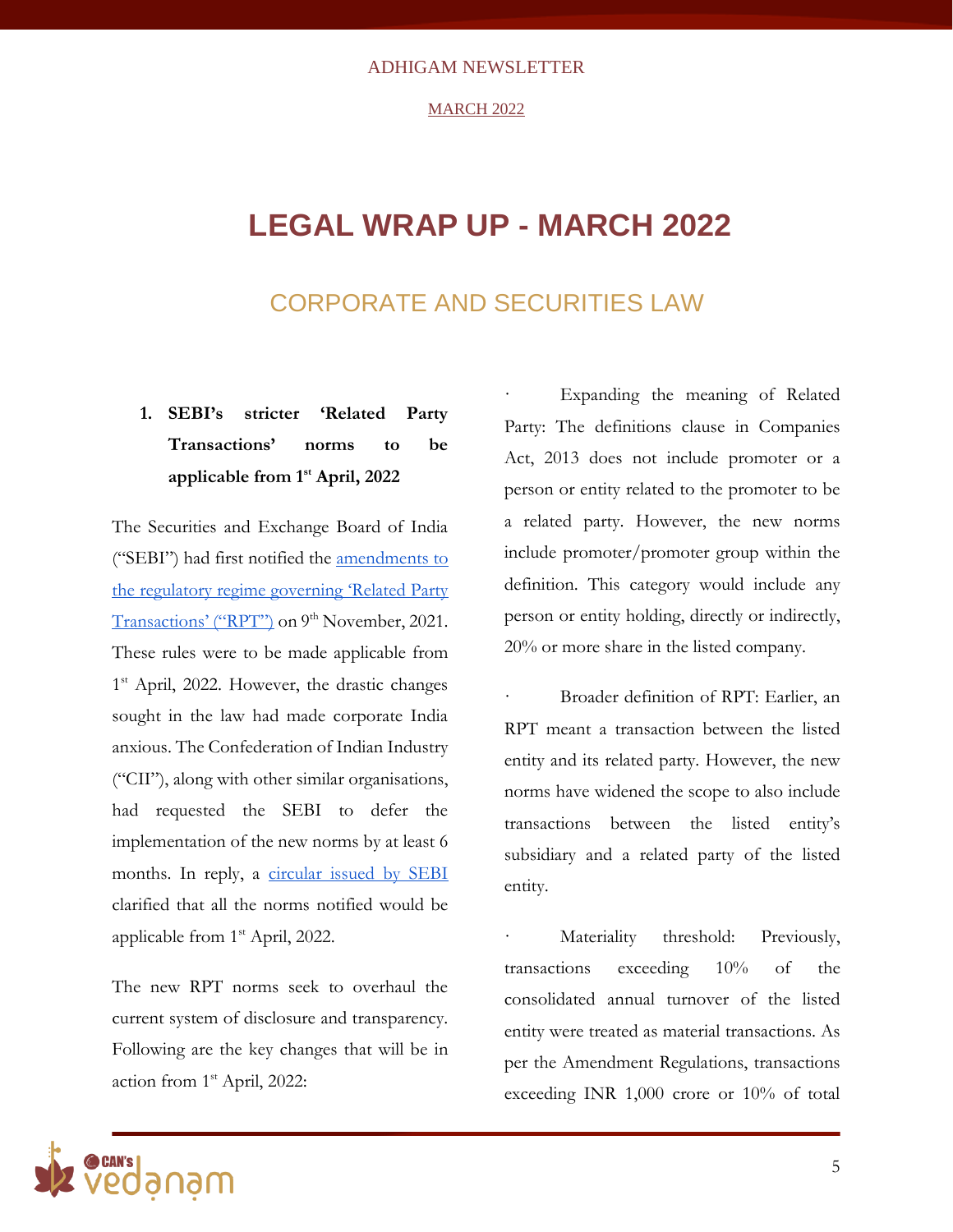#### **MARCH 2022**

annual turnover, whichever is lower, will be considered as a material related party transaction. Owing to this change, we could see more RPTs requiring shareholder approval.

Increased Role of the Audit Committee: From now on, approval of the Audit Committee of a listed entity would be required even for transactions between two or more subsidiaries if such transactions, individually or cumulatively in a financial year, exceed 10% of the annual consolidated turnover of the listed entity. This would mean that even transactions between two foreign subsidiaries of the listed entity, which cross the threshold, would require approval as per Indian law.

Owing to such strict standards of regulation, many companies sought to get their long-term RPTs approved before the new norms came into existence. However, th[e](https://www.sebi.gov.in/legal/circulars/mar-2022/clarification-on-applicability-of-regulation-23-of-sebi-listing-obligations-and-disclosure-requirements-regulations-2015-in-relation-to-related-party-transactions_57398.html) [SEBI Circular](https://www.sebi.gov.in/legal/circulars/mar-2022/clarification-on-applicability-of-regulation-23-of-sebi-listing-obligations-and-disclosure-requirements-regulations-2015-in-relation-to-related-party-transactions_57398.html) also clarified that if an RPT is approved before 1<sup>st</sup> April, 2022 by the audit committee and continues beyond such date and becomes material as per the new norms, it would require shareholders approval in the first general meeting held in the new financial year.

More information about this can be foun[d](https://www.bloombergquint.com/opinion/related-party-transactions-decoding-sebis-latest-amendments-to-the-rpt-regime) [here.](https://www.bloombergquint.com/opinion/related-party-transactions-decoding-sebis-latest-amendments-to-the-rpt-regime)

### **2. Limited Liability Partnership (Second Amendment) Rules, 2022 notified on 4th March, 2022**

The Ministry of Corporate Affairs has notified th[e](https://www.mca.gov.in/bin/dms/getdocument?mds=iorXjBHYBr94XltGw2NNBA%253D%253D&type=open) [Limited Liability Partnership \(Second](https://www.mca.gov.in/bin/dms/getdocument?mds=iorXjBHYBr94XltGw2NNBA%253D%253D&type=open)  [Amendment\) Rules, 2022](https://www.mca.gov.in/bin/dms/getdocument?mds=iorXjBHYBr94XltGw2NNBA%253D%253D&type=open) ("**LLP Rules**") on 4 th March, 2022. These rules come into force on  $1<sup>st</sup>$  April, 2022. Following are the key amendments introduced in the LLP Rules.

Increase in permissible Designated Partner Identification Number ("**DPIN**"): A maximum of five individuals, who are proposed to be appointed as designated partner in an LLP, are now allowed for making an application for DPIN. Earlier, a maximum of only two individuals were allowed.

Allotment of PAN and TAN with the Certificate of Incorporation: Prior to the amendment, LLPs were required to apply for a Permanent Account Number and Tax Deduction and Collection Account number separately. They were not automatically granted to the LLP on issuance of certificate of incorporate like in the case of incorporation of a company. The amended provisions provide that now PAN and TAN would be allotted to LLPs along with the Certification of Incorporation itself. This puts the practice for LLPs in line with that for companies.

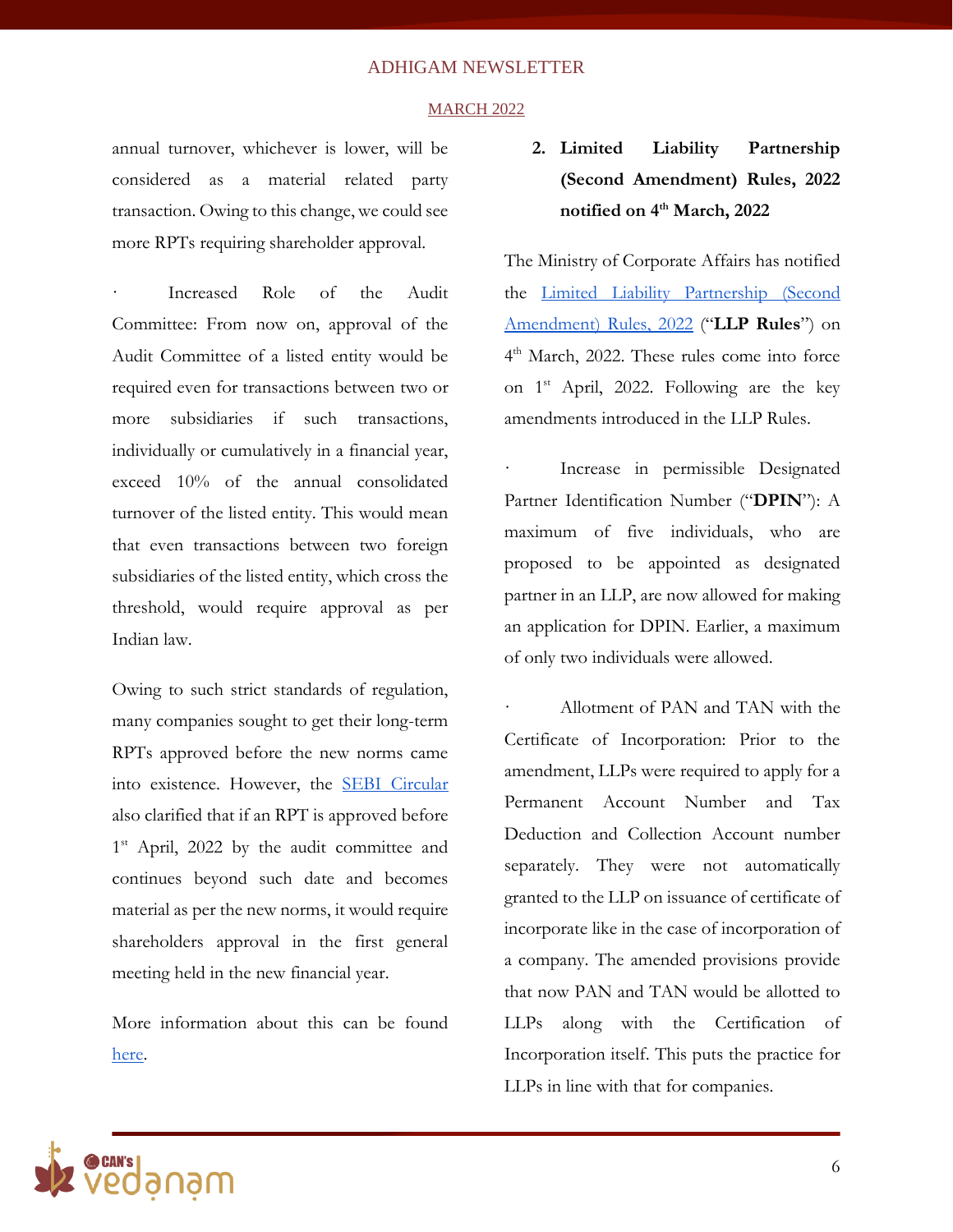#### **MARCH 2022**

Changes in Business Operations of a Foreign LLP: The new Rules provide that any alteration in the place of business in India of a foreign LLP should be made through Form 28 instead of Form 29 to the Registrar within 30 days from the date of such alteration. Similarly, a notice for cessation of business in India by a foreign LLP should be made through Form 28 instead of Form 29 to the Registrar within 30 days from the date of such alteration.

Signing of Statement of Accounts and Insolvency of LLPs: The amended provisions prescribe that Statement of Account and Solvency may be signed on behalf of the LLP by an Interim Resolution Professional or Resolution Professional, or Liquidator or LLP Administrator. Prior to the amendment, Rule 24(6) of the LLP Rules, 2009 prescribed that the Statement of Account and Solvency of the LLP to be signed by its designated partners. There were no provisions with regard to the signing of the Statement of Account and Solvency of the LLPs under insolvency.

All these amendments essentially aim at improving the procedural efficacy of filings by the LLPs and also bringing them at par with laws governing companies.

More information about this can be foun[d](https://www.scvindia.com/Developer/Corporates/SCV%20Corporate%20Alert%2002_22.pdf) [here.](https://www.scvindia.com/Developer/Corporates/SCV%20Corporate%20Alert%2002_22.pdf)

### **3. Inox and PVR announce merger of the two cinema giants.**

Recently, a mega merger has been announced within an industry that has been plagued by the pandemic. Inox and PVR, the two giants in the cinema business, have agreed to combine their business activities to form the largest multiplex chain in India. The combined entity would enjoy [around 50% market share](https://www.business-standard.com/article/markets/merger-boost-inox-leisure-zooms-20-hits-record-high-pvr-jumps-10-122032800195_1.html) in the cinema industry. From a competition perspective, the proposed deal raises concerns as it creates a sort of a monopoly in the market.

However, surprisingly, this merger would not require approval of the Competition Commission of India ("**CCI**") even though it brings two of the largest chains in the industry together. This is because of the monetary threshold that needs to be crossed unde[r](https://indiankanoon.org/doc/632687/) [Section 5 of the Competition Act, 2002](https://indiankanoon.org/doc/632687/) to determine CCI's jurisdiction. This is further provided in [a](https://www.mca.gov.in/Ministry/pdf/Notification_30032017.pdf) [notification dated 4](https://www.mca.gov.in/Ministry/pdf/Notification_30032017.pdf)<sup>[th](https://www.mca.gov.in/Ministry/pdf/Notification_30032017.pdf)</sup> [March 2016](https://www.mca.gov.in/Ministry/pdf/Notification_30032017.pdf) which provides that acquisitions where enterprises whose control, shares, voting rights or assets are being acquired, have assets of not more than Rs. 350 crores in India or turnover of not more than Rs. 1000 crore in India, are exempt from Section 5 of the Act.

Although CCI approval is not mandated for successfully completing the merger, the

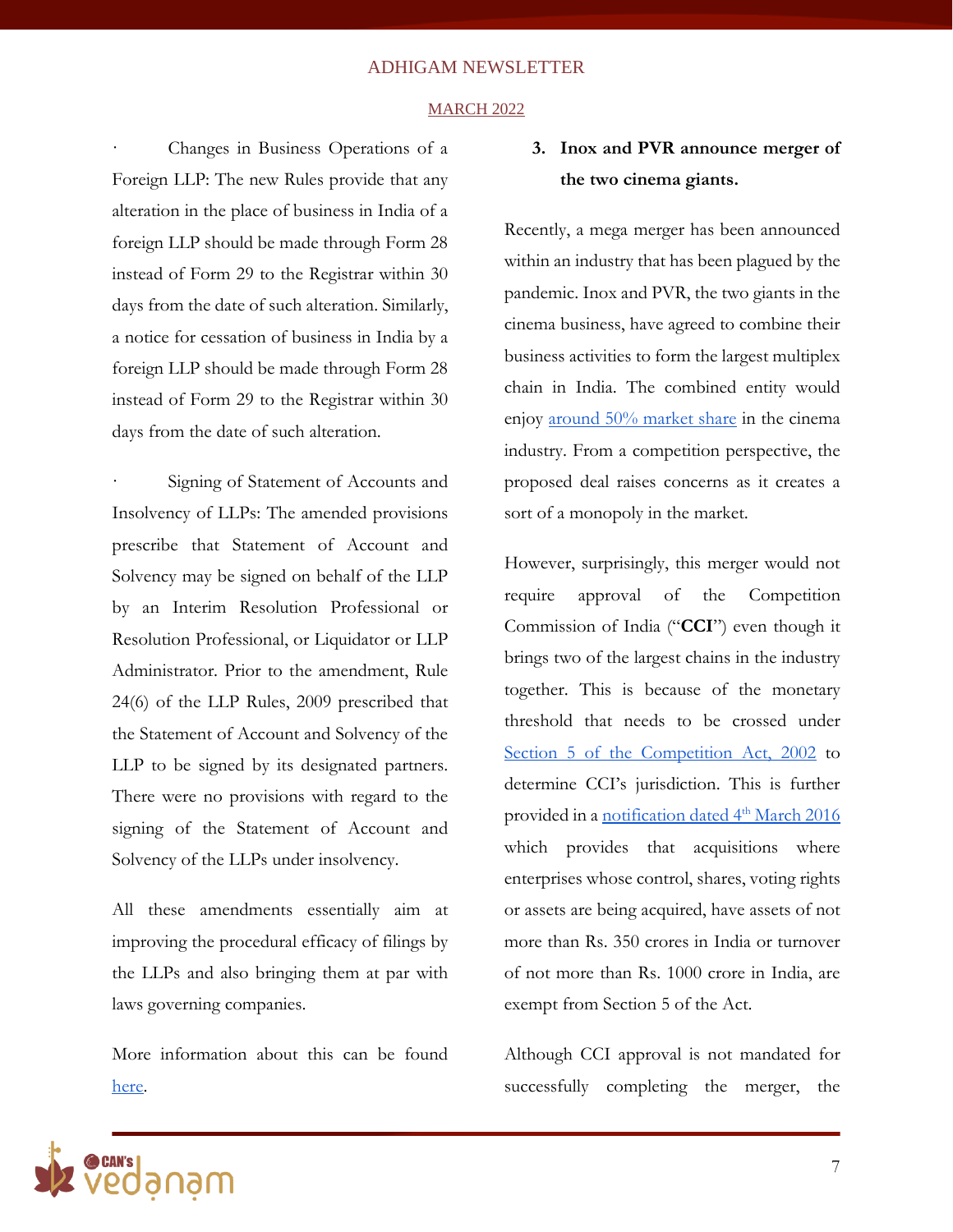#### **MARCH 2022**

competition watchdog could still play an important role in a bid to protect competition. Under [Section 3 of the Competition Act, 2002,](https://indiankanoon.org/doc/1153878/) the CCI has the power to inquire into agreements, if such agreements are likely to cause an appreciable adverse effect on competition in India. Further[,](https://indiankanoon.org/doc/1780194/) [under Section 4](https://indiankanoon.org/doc/1780194/)  [of the Competition Act, 2002,](https://indiankanoon.org/doc/1780194/) the CCI can restrict the combined entity from abusing its dominant position in the multiplex market. All this can be done by the CCI, on its own or on the basis of a complaint.

More information can be foun[d](https://www.bloombergquint.com/business/pvr-inox-merger-may-dodge-cci-review-but-for-how-long) [here.](https://www.bloombergquint.com/business/pvr-inox-merger-may-dodge-cci-review-but-for-how-long)

### **4. SEBI directs Ruchi Soya to allow Follow-on Public Offer investors to withdraw their bids**

Ruchi Soya, the previously bankrupt company, was acquired by Baba Ramdev led Patanjali. The acquisition led to Patanjali owning 98% of the share in Ruchi Soya. However, owing to the minimum public shareholding requirements under [Section 19A of the Securities Contracts](https://www.sebi.gov.in/legal/rules/feb-1957/the-securities-contracts-regulation-rules-1957-last-amended-on-february-25-2015-_13563.html)  [Regulation Rules, 1957,](https://www.sebi.gov.in/legal/rules/feb-1957/the-securities-contracts-regulation-rules-1957-last-amended-on-february-25-2015-_13563.html) SEBI directed Patanjali to reduce its shareholding in the company over the course of three years.

To achieve the minimum public shareholding requirement, Ruchi Soya decided to issue a Follow-on Public Offer ("**FPO**"). The price per share under this FPO was significantly

below the price prevailing in the market so as to attract investors to the FPO. However, the company took additional measures to lure investors into investing in the FPO. A message that read "*Great news for all beloved members of Patanjali parivar. A good investment opportunity in Patanjali Group. Patanjali Group company- Ruchi Soya Industries Ltd has opened the Follow-On Public offer (FPO) for retail investors. The issue closes on 28 March 2022. This is available in the price band- Rs 615–650 rupees per share, i.e discount of about 30 per cent to market price. You can apply for shares through your bank/ broker/ ASBA/UPI in your Demat account"* started making circles. In fact, Baba Ramdev himself, in his yoga sessions, told the attendees that buying shares in the Ruchi Soya FPO would make them a "*crorepati*".

With all this unjustified information available to the public, SEBI had to take cognizance of the matter. It declared the message an to be fraudulent/misleading and not in consonance with the **SEBI** (Issue of Capital and Disclosure [Requirements\) Regulations, 2018](https://www.sebi.gov.in/legal/regulations/jan-2022/securities-and-exchange-board-of-india-issue-of-capital-and-disclosure-requirements-regulations-2018-last-amended-on-january-14-2022-_56069.html) and mandated the company to open a two-day window to allow applicants an opportunity to withdraw their bids. Additionally, managers to the offer were also directed to publish a caution notice regarding the circulation of messages by the company.

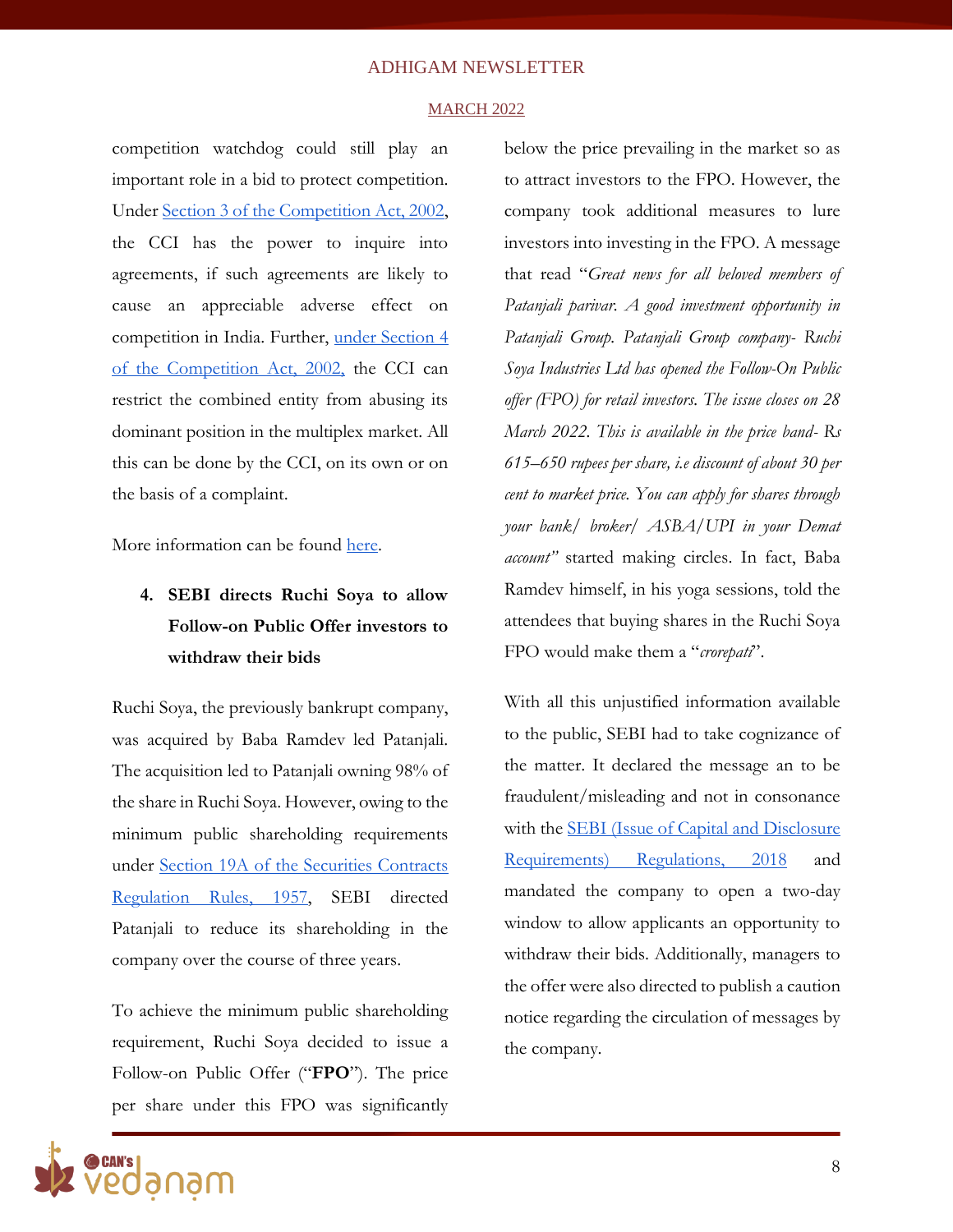### **MARCH 2022**

These steps taken by SEBI show the lengths to which the regulator is willing to go to prevent market manipulation as well as protect the interest of the public investors.

More information can be foun[d](https://www.thehindubusinessline.com/markets/sebi-directs-ruchi-soya-to-give-investors-an-option-to-withdraw-from-its-fpo/article65268378.ece) [here.](https://www.thehindubusinessline.com/markets/sebi-directs-ruchi-soya-to-give-investors-an-option-to-withdraw-from-its-fpo/article65268378.ece)

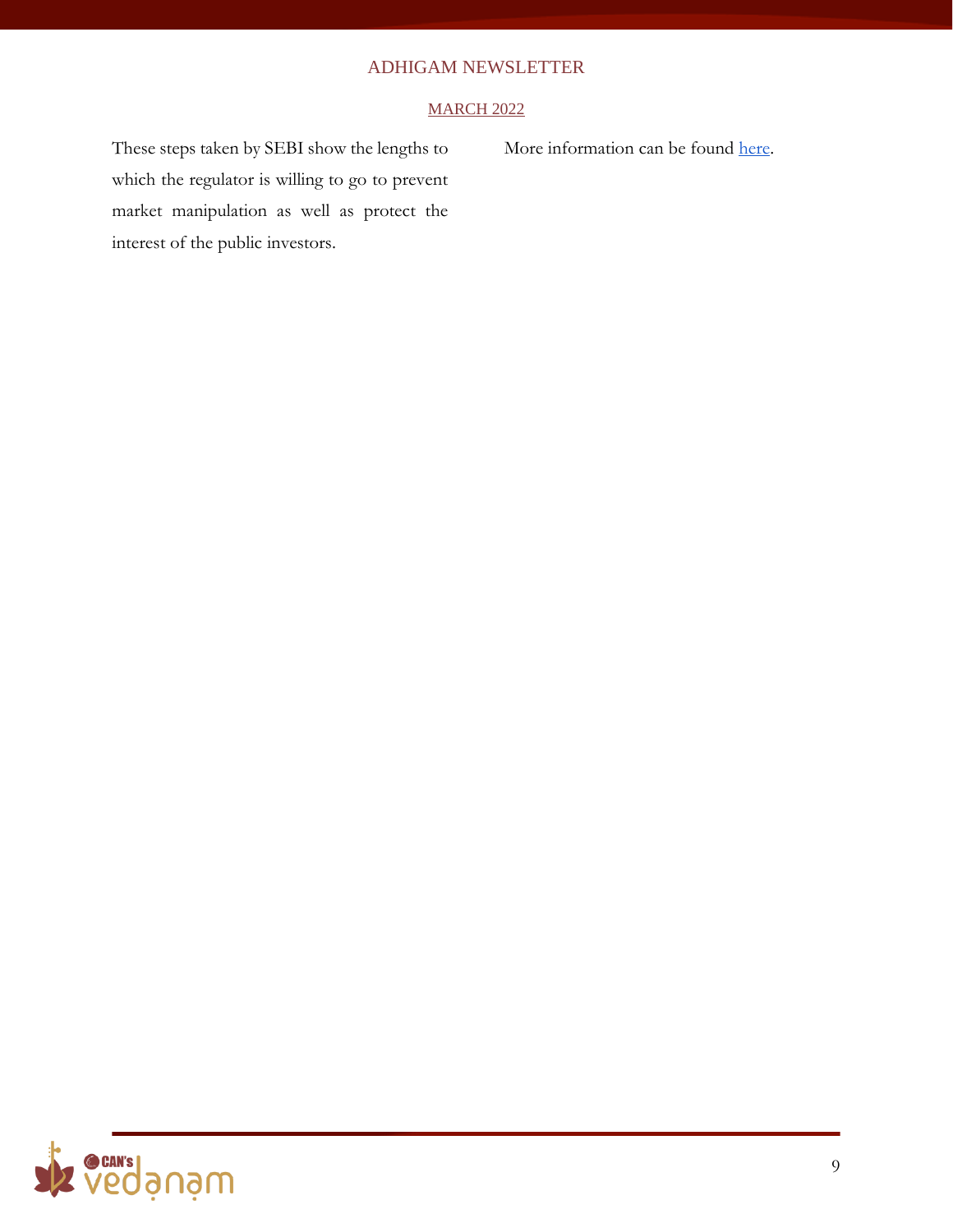#### MARCH 2022

### CONSTITUTIONAL LAW UPDATES

### **1. Supreme Court strikes down 10.5% reservation to Vanniyar caste in Tamil Nadu**

The Tamil Nadu government had enacted a legislation *Tamil Nadu Special Reservation of seats in educational Institutions including Private Educational Institutions and appointments or posts in the services under the State within the Reservation for the Most Backward Classes and Denotified Communities Act, 2021* which provided an internal reservation of 10.5 percent for the Vanniyar community within the 20 per cent quota for all Most Backward Classes (MBCs) and Denotified Communities (DNCs) in educational institutions and government jobs.

The Supreme Court affirmed the Madras HC's [judgement](https://www.barandbench.com/news/litigation/madras-high-court-strikes-down-105-percent-reservation-for-vanniyar-caste) to invalidate it. [*Pattali Makkal Katchi v. A Mayilerumperumal And Ors*]

Justices L Nageswara Rao and BR Gavai observed that "*We are of the opinion that there is no basis to treat Vanniyar as a separate group compared to others. Thus, the 2021 Act is ultra vires to Articles 14 and 16 of the Constitution.*"

The Court further held, "*State cannot be restricted to implement internal reservation on the issue of Presidential assent. Caste can be the basis of internal reservation, but it cannot be the sole basis.*"

More information about this can be found [here.](https://indianexpress.com/article/cities/chennai/supreme-court-strikes-down-10-5-reservation-for-vanniyars-in-tamil-nadu-7845743/)

### **2. Kerala High Court declines to interfere with temple ritual at the Sree Poornathrayeesa Temple**

According to the Malayalam newspaper *Kerala Kaumudi*, pilgrims to the Sree Poornathrayeesa Temple were compelled to wash the feet of twelve brahmins as penance for their sins, prompting a Division Bench comprising Justice Anil K Narendran and Justice PG Ajithkumar to institute [suo motu](https://www.barandbench.com/news/kerala-high-court-initiates-suo-motu-case-after-news-report-claims-devotees-made-to-wash-feet-of-12-brahmins-devaswom-board-disputes-claim) proceedings.

After reviewing both parties' evidence and determining that the ceremony was conducted exclusively by temple tantri and other priests, the Court determined that devotees had been excluded from the ceremonies.

The Court determined that, in light of the Supreme Court's decision in *Sarika v. Shri Mahakaleshwar Mandir Committee*, the Court cannot interfere with rituals performed from time immemorial.

"For generations, the Sree Poornathrayeesa Temple in Thripunithura has performed 'Panthandu Namskaram' rites. The above-mentioned reality is obvious to discern in the 1999 research 'Ashtamangala Prasnam,' a portion of which was previously quoted in paragraph 17. By washing the feet of 12 priests, the temple's thanthri executes the aforementioned ceremony." The Court declared in its decision.

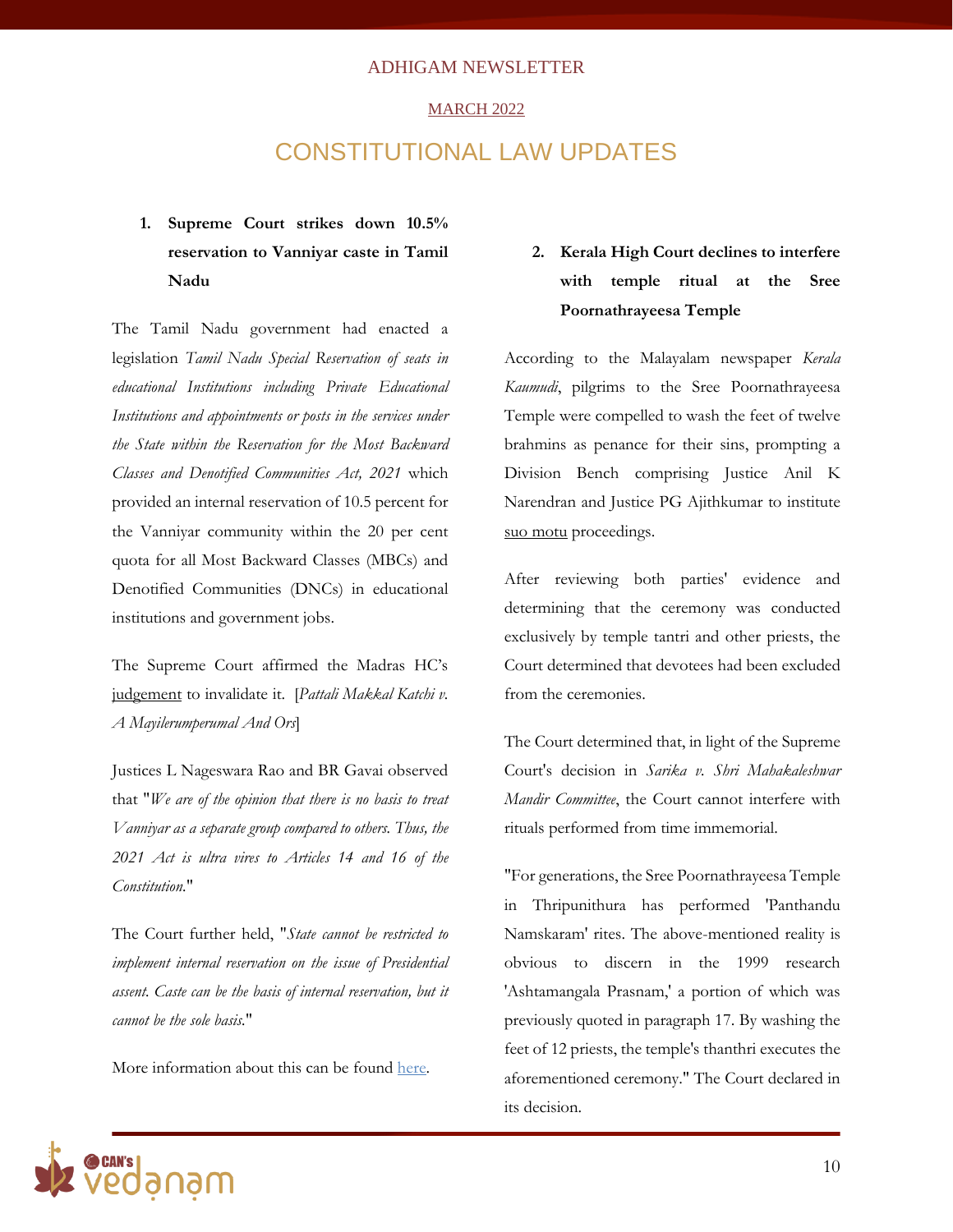#### MARCH 2022

Upon consideration of this judgment as well as the provisions of the Travancore–Cochin Hindu Religious Institutions Act, 1950, the Court deemed it fit to not interfere in the ritual of "Panthrandu Namaskaram".

More information about this can be found [here.](https://www.livelaw.in/news-updates/news-report-claiming-devotees-made-to-wash-feet-of-12-brahmins-at-temple-false-kerala-hc-drops-suo-motu-case-195411)

### **3. Article 14 has no application to dispositions under Will, holds Supreme Court**

The Supreme Court ruled that courts cannot evaluate whether a testator's distribution to his children was fair and equitable in cases involving the execution of a will [*Swarnlatha and ors v. Kalavathy and ors*].

The Bench consisting of Justices Hemant Gupta and V Ramasubramanian held that testators are not compelled to distribute their assets equally among all of their offspring under Article 14 of the Indian Constitution.

Held that, "The Court does not have the jurisdiction to evaluate whether the testator's distribution was fair and equitable to all of his children while considering the legality of a will's execution. In the case of bequests, the provisions of Article 14 do not apply."

There can be no foundation for establishing that suspicious circumstances exist if one of the natural heirs is not included in the gift.

More information about this can be found [here.](https://www.livelaw.in/top-stories/supreme-court-will-article-14-will-suspicious-circumstance-natural-heir-exclusion-swarnalatha-vs-kalavathy-2022-livelaw-sc-328-195393)

### **4. Delimitation exercise in Jammu & Kashmir challenged before Supreme Court**

A petition before the Supreme Court has challenged notifications for the delimitation of Assembly Constituencies for the Union Territory (UT) of Jammu and Kashmir (J&K) claiming that they are without jurisdiction [*Haji Abdul Gani Khan v Union of India*].

The petition filed by two Srinagar residents, Haji Abdul Gani Khan and Dr. Mohammad Ayub Mattoo has challenged the increase in the number of seats from 107 to 114 in the UT claiming that the same is ultra vires Articles 81, 82, 170, 330 and 332 of the Indian Constitution and section 63 of the [Jammu & Kashmir Re-organisation Act, 2019.](https://egazette.nic.in/WriteReadData/2019/210407.pdf)

It was submitted that according to a letter issued by the Delimitation Commission on July 5, 2004, the total number of existing seats in the Legislative Assemblies of all States and UTs would remain unaltered till the first census to be taken after the year 2026.

More information about this can be found [here.](https://www.thehindu.com/news/national/jk-delimitation-exercise-unconstitutional-says-plea-in-sc/article65271376.ece)

**5. High Courts have the duty to pass reasoned order when refusing relief: Supreme Court.**

The Supreme Court on Monday observed that when a number of issues/grounds are raised before the High Court in a plea under Article 226 of the Constitution of India, it is duty-bound to deal with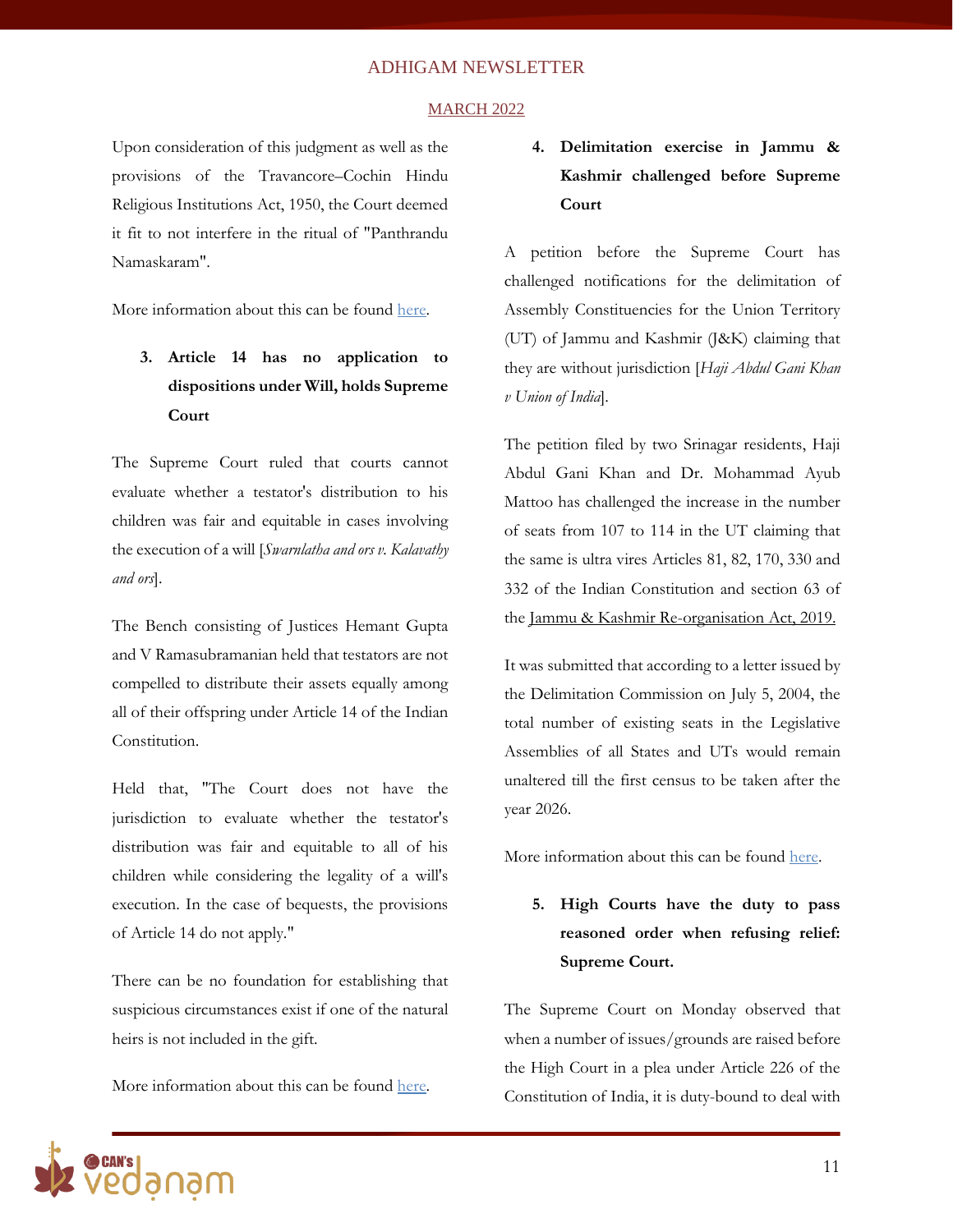#### MARCH 2022

the same and pass a reasoned order [*Vishal Ashwin Patel v. Assistant Commissioner of Income Tax Circle 25(3) and Others*].

The Court was hearing an appeal challenging an order of the Bombay High Court which had dismissed the petitions challenging the reopening of the assessment/reassessment proceedings.

A bench of Justices MR Shah and BV Nagarathna said that the High Court's order was 'cryptic', noting that the manner in which the High Court dealt with and disposed of the plea without passing any reasoned order cannot be appreciated.

"When the Constitution confers on the High Courts the power to give relief, it becomes the duty of the Courts to give such relief in appropriate cases and the Courts would be failing to perform their duty if relief is refused without adequate reasons," the Supreme Court said.

More information on this can be found [here.](https://www.barandbench.com/news/high-courts-have-duty-pass-reasoned-order-when-refusing-relief-supreme-court)

**6. Delhi HC hold that High Courts have power of judicial review under Article 226 over judgments of Armed Forces Tribunal**

The Delhi High Court has held that High Courts have the power of judicial review over the orders and judgments of Armed Forces Tribunals [*Wing Commander Shyam Naithani v Union of India and Ors*].

A Division Bench of Justices Manmohan and Navin Chawla stated that the Armed Forces Tribunal Act excludes administrative supervision of the High Courts under Article 227(4) of the Constitution, but not judicial superintendence and certainly not jurisdiction under Article 226.

"The argument that in view of Article 227(4) of the Constitution, the High Court has no power of judicial superintendence over the Armed Forces Tribunal is untenable as Article 227(4) only takes away the administrative superintendence of Courts over the Tribunal relating to armed forces. In, L.Chandra Kumar v. Union of India and Rojer Mathew v. South Indian Bank Ltd., it has been categorically held by the Supreme Court that the power of judicial superintendence has not and can never be taken away. Consequently, the power of judicial review under Articles 226 and 227 of the Constitution vests with the High Court even with regard to judgments and orders passed by the Armed Forces Tribunal and this power is a part of the basic structure of the Constitution as has been held in L. Chandra Kumar and Rojer Mathew," the Court said.

The Court was dealing with a batch of petitions challenging the orders of the Armed Forces Tribunal.

More information on this can be found [here.](https://indianexpress.com/article/cities/delhi/delhi-high-court-atf-orders-judicial-review-7821932/)

**7. States Can Grant Hindus Minority Status: Union Government Tells SC**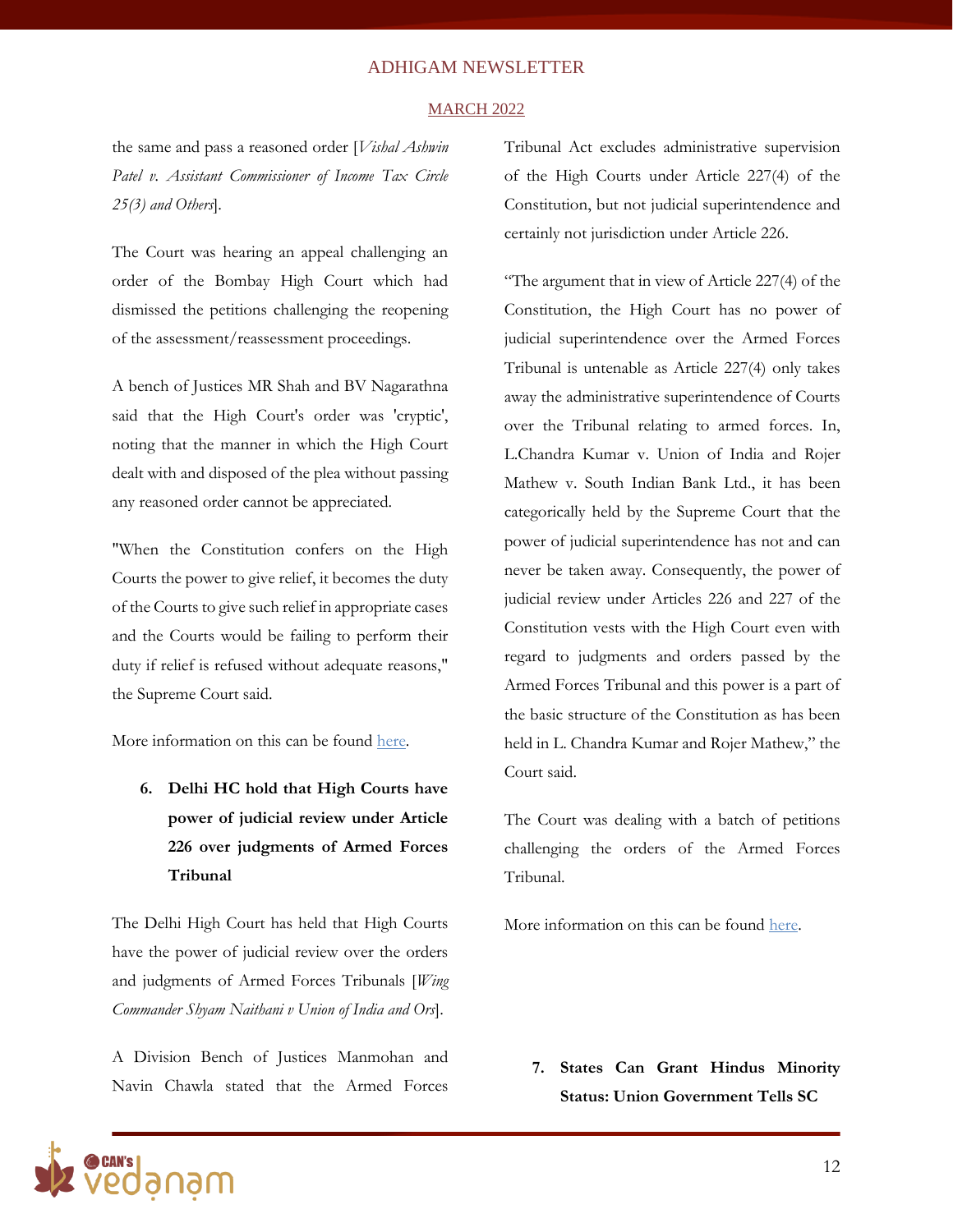#### MARCH 2022

The Central government has told the Supreme Court that Hindus, Jews, and Bahai followers who are minorities in certain States, can be declared so by the concerned State government [*Ashwini Kumar Upadhyay v. Union of India*].

It was submitted by the Central Government in their affidavit that the allegation that such communities cannot establish and administer educational institutions of their choice in places where they are in minority like in Ladakh, Mizoram, Lakshadweep, Kashmir, Nagaland, Meghalaya, Arunachal Pradesh and Manipur, is not correct. The affidavit read as:

"It is submitted that State governments can also declare a religious or linguistic community as 'minority community' within the said State.....It is submitted that matters such as declaring that followers of Judaism, Bahaism and Hinduism, who are minorities in Ladakh, Mizoram, Lakshadweep, Kashmir, Nagaland, Meghalaya, Arunachal Pradesh, Punjab and Manipur can establish and administer educational institutions of their choice in the said State and laying down guidelines for identification of minority at State level may be considered by the concerned State Governments."

More information on this can be found [here.](https://indianexpress.com/article/explained/expert-explains-hindus-minority-govt-affidavit-consistent-with-constitution-7842894/)

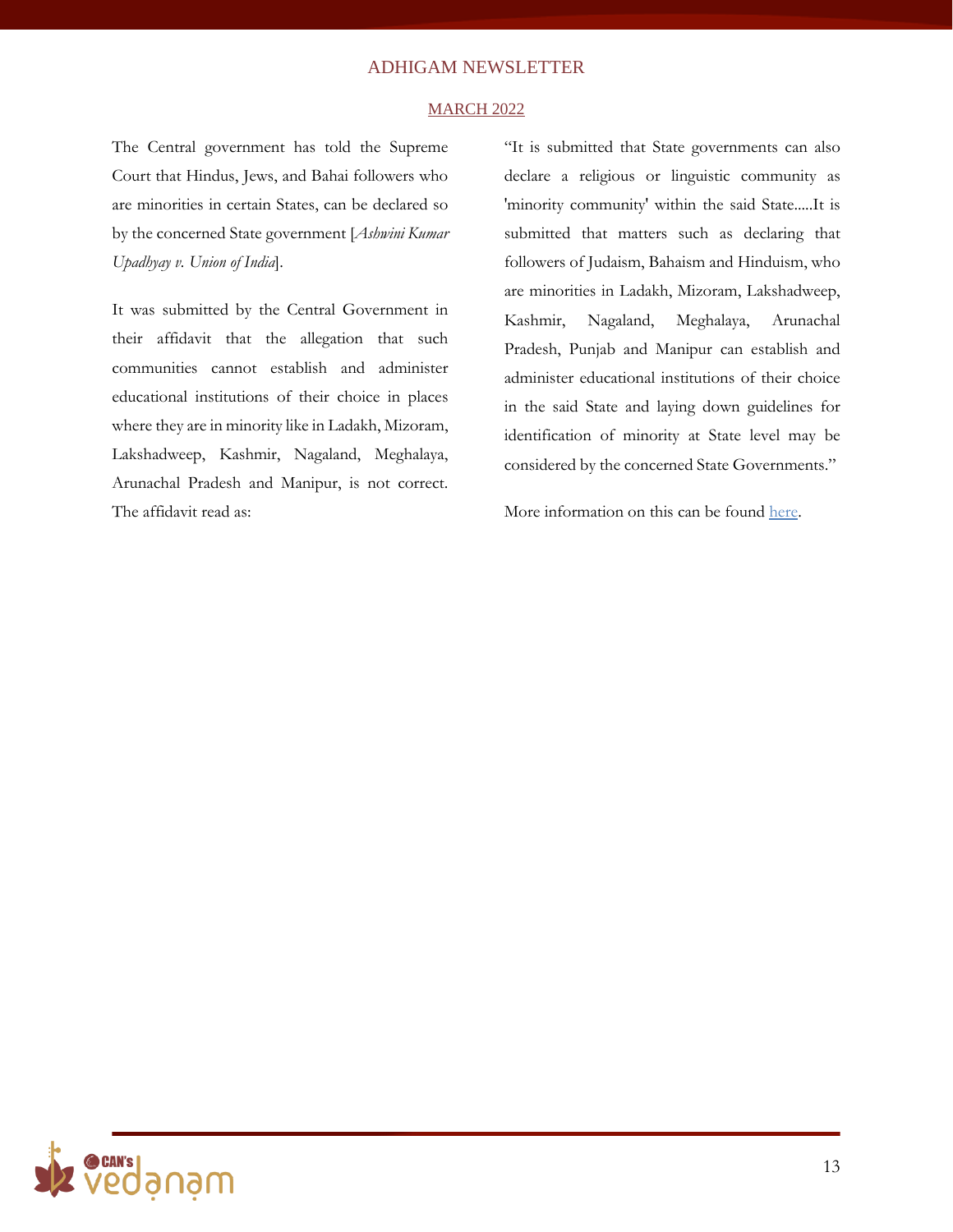#### MARCH 2022

### INTERNATIONAL LAW

**1. An appeal against the execution of a man with intellectual disabilities has been dismissed by Singapore Court of Appeal**

Nagaenthran Dharmalingam, a Malaysian man convicted of unlawfully importing 42.72 kilos of diamorphine in 2009, had his appeal against his execution dismissed by the Singapore Court of Appeal on Tuesday.

The death sentence for Nagaenthran stems from the Misuse of Drugs Act (MDA), which mandates the death penalty in instances involving more than 15 grams of diamorphine. While his execution was postponed in November due to COVID-19 testing, his lawyer filed a civil appeal to examine the High Court's confirmation of his sentence and a criminal move in 2021 to have his intellectual handicap reviewed by a team of psychiatrists.

Both applications were dismissed by the court, which found that they were filed in bad faith and constituted a "blatant and egregious abuse" of process because they were filed to delay execution without cause, by adducing documents as late as possible and filing applications separately despite their content being substantially similar.

More information about this can be found [here.](https://www.theguardian.com/world/2022/mar/29/singapore-appeal-court-upholds-death-sentence-for-nagaenthran-k-dharmalingam)

**2. The Honduran Supreme Court has approved the extradition of former President Manuel Zelaya to the United States**

The Honduran Supreme Court accepted the extradition of former President Juan Orlando Hernández to the United States on Monday, where he faces drug trafficking and gun accusations.

Hernández attempted to overturn a Honduran judge's order to extradite him on March 16, but the Supreme Court upheld the judgment. On the drug trafficking accusation, the justices decided unanimously to extradite him, but on the guns charge, a majority of the justices voted to extradite him. He will be held in Honduran custody until the US and Honduran officials can work out a plan to extradite him.

Hernández has been a politician for a long period, serving as President of the National Congress from 2010 to 2014 and subsequently as President of the Republic from 2014 until January 2022. Federal prosecutors accused Hernández of assisting in the delivery of thousands of kilograms of cocaine into the United States in exchange for payments around the time he was stepping down. He was detained at his house a month later at the request of the US authorities.

More information about this can be found [here.](https://www.telesurenglish.net/news/Court-Upholds-Extradition-of-Former-Honduran-President-to-US-20220407-0023.html)

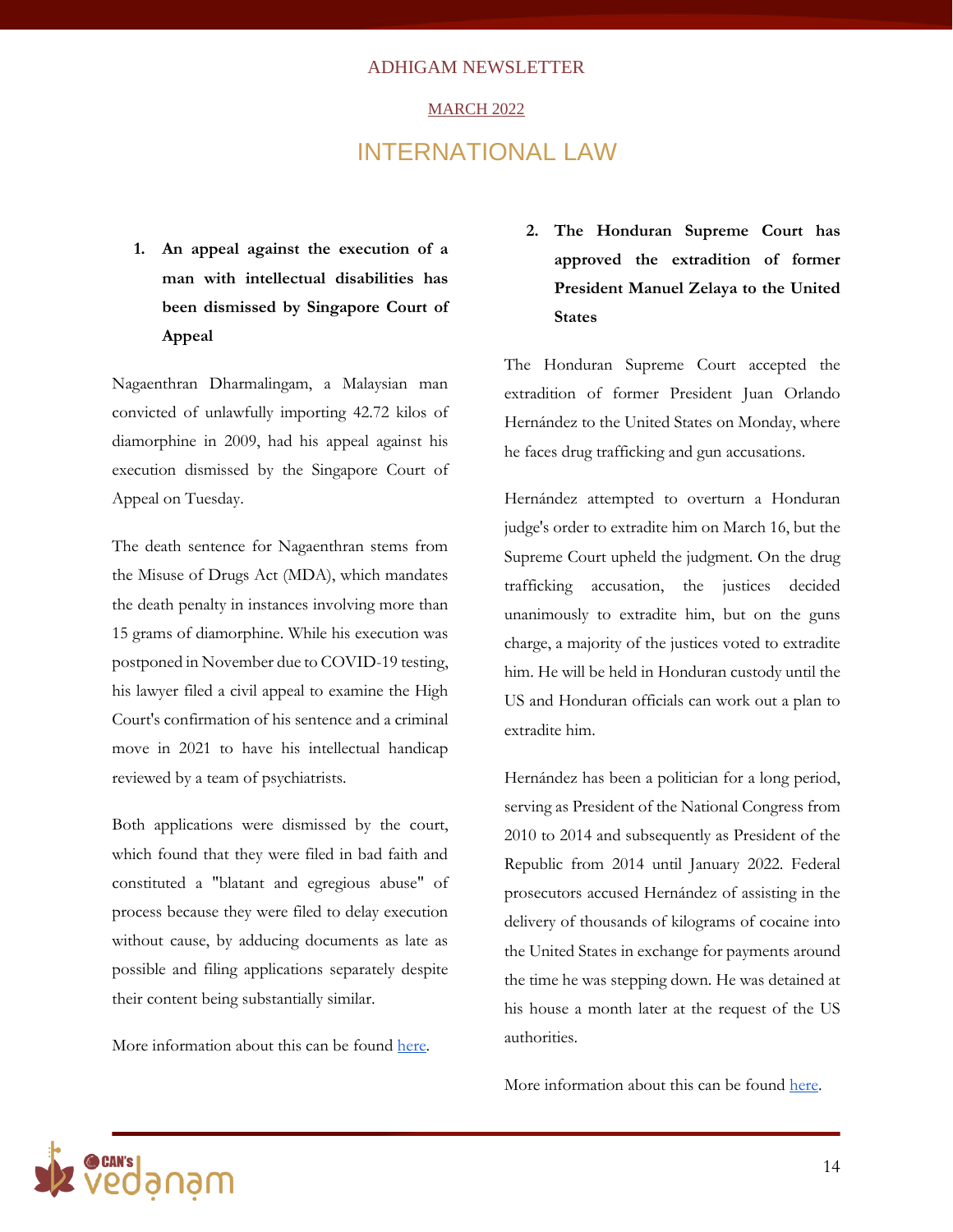#### MARCH 2022

### **3. The Secretary-General of the United Nations has called for an urgent humanitarian ceasefire in Ukraine**

The UN Secretary-General Antonio Guterres Monday pleaded for an "immediate humanitarian ceasefire" in Ukraine "to allow for progress in serious political negotiations, aimed at reaching a peace agreement based on the principles of the United Nations Charter."

Addressing the Ukrainian crisis Guterres said, "The war has led to the senseless loss of thousands of lives; the displacement of ten million people, mainly women and children; the systematic destruction of essential infrastructure; and skyrocketing food and energy prices worldwide. This must stop."

According to Guterres, the UN and its many agencies have been working nonstop to assist victims of the ongoing conflict. A total of 1,000 UN troops are now stationed in Ukraine. UN humanitarian organizations have aided refugeehosting nations by providing food, housing, medication, and bottled water to roughly 900,000 persons in eastern Ukraine.

Food and medical supplies are being sent to individuals in need in hard-hit areas. Since the invasion, the World Food Programme has fed 800,000 people and is increasing its ability to assist 1.2 million people by mid-April. More than half a million people have received emergency health,

trauma, and surgical kits from the World Health Organization.

More information about this can be found [here.](https://www.un.org/sg/en/node/262661)

**4. Pakistan's president dissolves the National Assembly, citing concerns over the country's slide into authoritarianism**

Pakistani President Arif Alvi confirmed the dissolution of the country's National Assembly on Sunday, a move denounced by critics as constitutional subversion and an attack on democracy. The National Assembly had been scheduled to vote on a motion of no confidence against the country's prime minister, Imran Khan, earlier that day.

The National Assembly was set to hold a vote of no confidence in Khan, who suddenly shocked the country by dissolving the legislature and declaring new elections.

The Pakistan Federal Union of Journalists (PFUJ) and the Human Rights Commission of Pakistan (HRCP) published a joint statement denouncing the president's, prime minister's, and deputy speaker of the National Assembly Qasim Khan Suri's actions in helping to derail the no-confidence vote. "By not permitting voting on a motion of no confidence and subsequently ordering the dissolution of the assembly," the statement stated, their actions "amount to violating the constitution of Pakistan and an attack on democracy," adding,

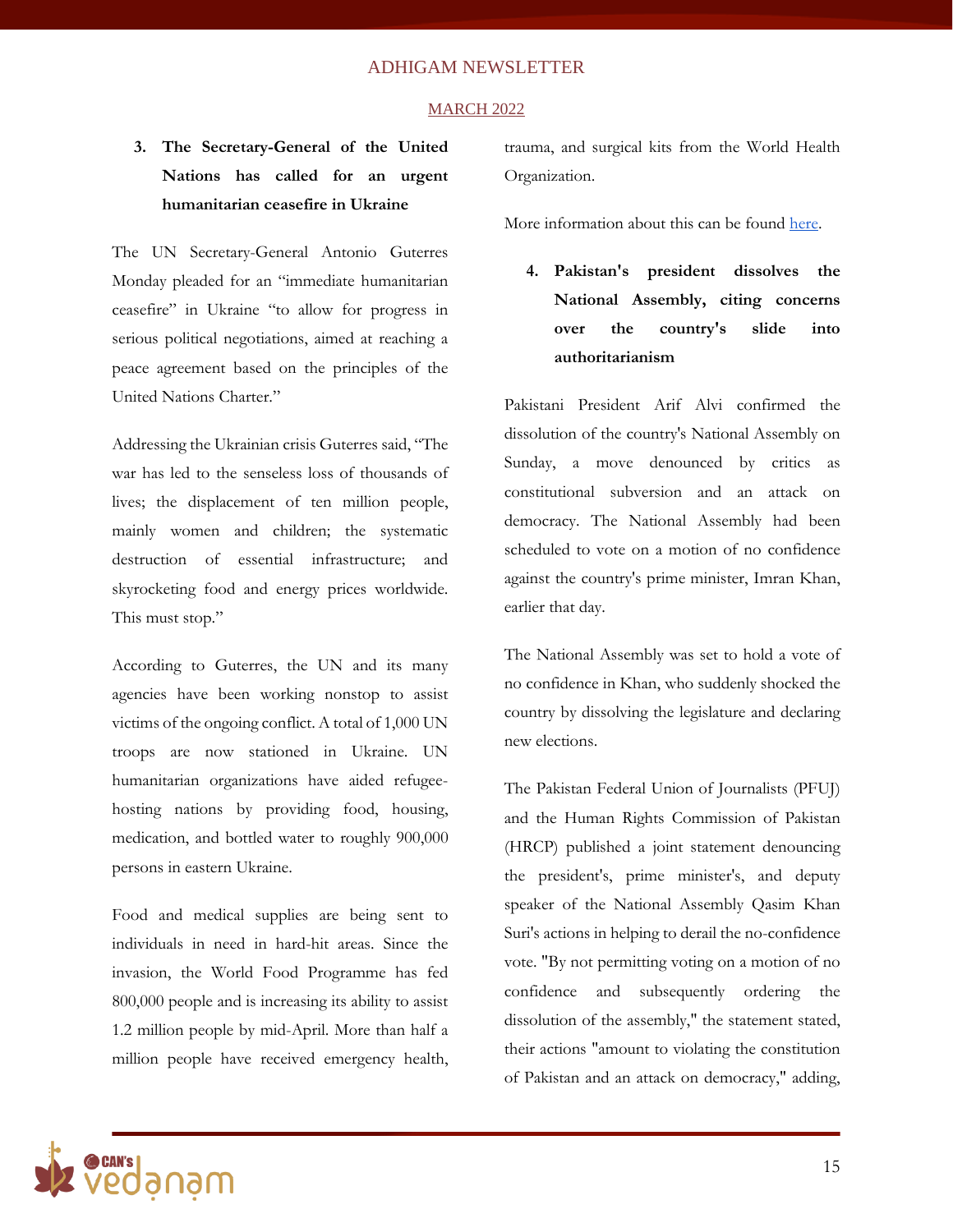#### MARCH 2022

"This would lead the nation towards chaos and authoritarianism."

More information about this can be found [here.](https://economictimes.indiatimes.com/news/international/world-news/pakistan-pm-imran-advises-president-to-dissolve-assemblies-calls-for-fresh-polls/articleshow/90621952.cms)

### **5. Experts from the United Nations have urged Saudi Arabia not to transfer two Uyghur detainees to China**

Fernand de Varennes and Ahmed Shaheed, two UN human rights experts, urged Saudi Arabia on Friday to follow international law's nonrefoulement requirements and desist from extraditing two Chinese individuals from the Uyghur minority.

Nuermaimaiti Ruze and Waili Aimidoula are the two people detained in Saudi Arabia. They escaped to Turkey in 2016 from China's Xinjiang Autonomous Region, fearing arbitrary incarceration, torture, and ill-treatment. According to experts, these guys have been held indefinitely without adequate legal basis since November 2020, based on a Chinese extradition request.

The two inmates were brought to Riyadh on March 14 for probable extradition but are presently being kept incommunicado in Jeddah, according to the experts. There are fears that protracted imprisonment and questioning incommunicado would result in torture and inhumane treatment.

Despite the existence of a bilateral extradition arrangement with China, any deviation from the norm of non-refoulement by Saudi Arabia would be a grave breach of human rights and international law. States are bound under the principle of nonrefoulement not to deport refugees and asylum seekers who suffer significant human rights violations in their final destination state. This is especially true when a state has a history of violating human rights on a regular basis.

More information about this can be found [here.](https://www.ohchr.org/en/press-releases/2022/04/saudi-arabia-un-experts-say-uyghurs-must-not-be-extradited-china-urge-proper)

### **6. The US House of Representatives has passed a measure decriminalizing marijuana**

The United States House of Representatives approved a measure on Friday that would legalize marijuana by removing it from the Controlled Narcotics Act's list of scheduled substances. HR 3617 was approved by a vote of 220-204. The bill would change all references to marijuana in the law to cannabis.

In addition to decriminalization, the law creates a trust fund to provide programs and services for individuals and companies in drug-affected neighborhoods. Job training, reintegration services, literacy initiatives, and youth programs are examples of these. To finance the trust fund, the measure imposes an excise and occupational tax on products and manufacturing facilities. It also creates a procedure for expunging convictions and holding sentence review hearings for nonviolent federal cannabis crimes.

More information about this can be found [here.](https://www.wionews.com/world/us-house-of-representatives-passes-bill-to-decriminalise-cannabis-467543)

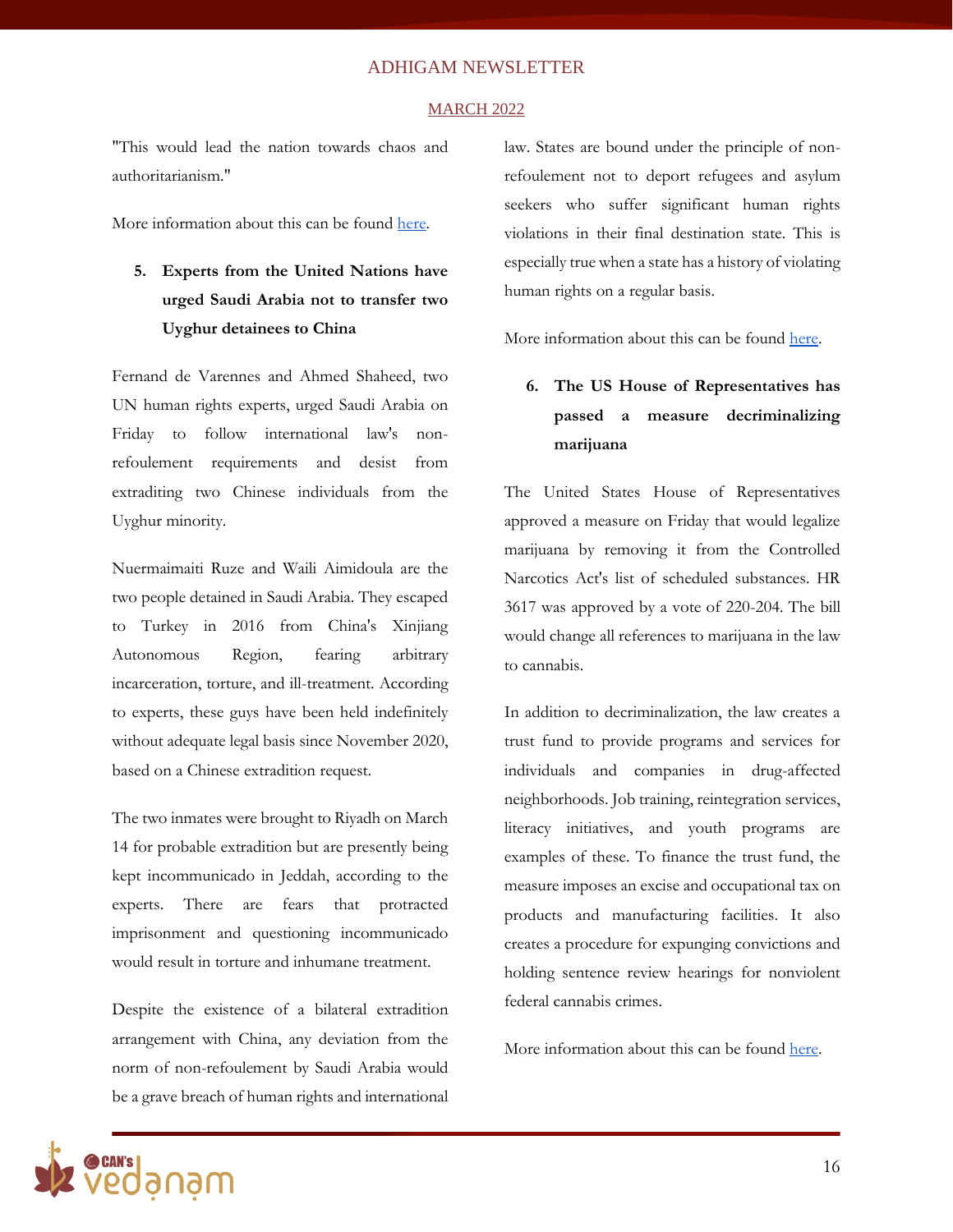#### MARCH 2022

### **India and Australia sign a historic free trade agreement**

On Saturday, India and Australia signed the "India-Australia Economic Cooperation and Trade Agreement" (IndAus ECTA), which eliminates tariffs on over 85 percent of Australian goods sent to India.

India's Prime Minister Narendra Modi stated that this deal will contribute to the Indo-Pacific region's stability. The free trade pact is expected to support India's aspirations to improve ties with the rawmaterial-rich country as it seeks to develop into a manufacturing hub in order to resurrect the pandemic-ravaged economy. "The deal will provide tremendous trade diversification prospects for Australian manufacturers and service providers destined for India, valued at up to \$14.8 billion per year," Australian Prime Minister Scott Morrison said.

Over 6,000 Indian items will be duty-free in Australia as a result of the deal. Textiles, leather, furniture, jewelry, and machinery are all examples. In addition, India has agreed to reduce duties on Australian wine. India has identified key commodities as exclusions to protect essential industries, meaning no tariff rebates would be offered to Australian imports.

Raw materials and intermediates account for the majority of Australian exports. Many Indian businesses, including steel, aluminium, and fabric/garments, would profit from cheaper raw materials as a result. It is envisaged that this will increase the industries' competitiveness.

Both nations attempted to identify alternate supply channels before reaching this arrangement. As the nations battle with China's trade restrictions on a variety of commodities exports, the pact would open access to a market of nearly 1.4 billion people. It also aims to improve people-to-people contacts between the two countries.

More information about this can be found [here.](https://theprint.in/diplomacy/theres-a-panda-in-the-room-why-australia-signed-historic-free-trade-pact-with-india/902363/)

### **7. In Venezuela, the International Criminal Court (ICC) will build an office and broaden its investigation**

The International Criminal Court's prosecutor's office said on Thursday that it will create an office in Venezuela to help with its probe into claims of crimes against humanity in the country.

The news comes after ICC prosecutor Karim A. A. Khan completed his second visit to the South American country. He was last in Venezuela in November of last year, when he initiated the initial examination into the country's predicament. The ICC and Venezuela signed a memorandum of understanding at the end of their November visit, supporting collaboration between the two bodies as they go forward. Venezuela objected at the time with the ICC's determination that preliminary evidence was sufficient to proceed with an inquiry.

Despite this, the nation pledged to work with the ICC. During the second visit, the country agreed to

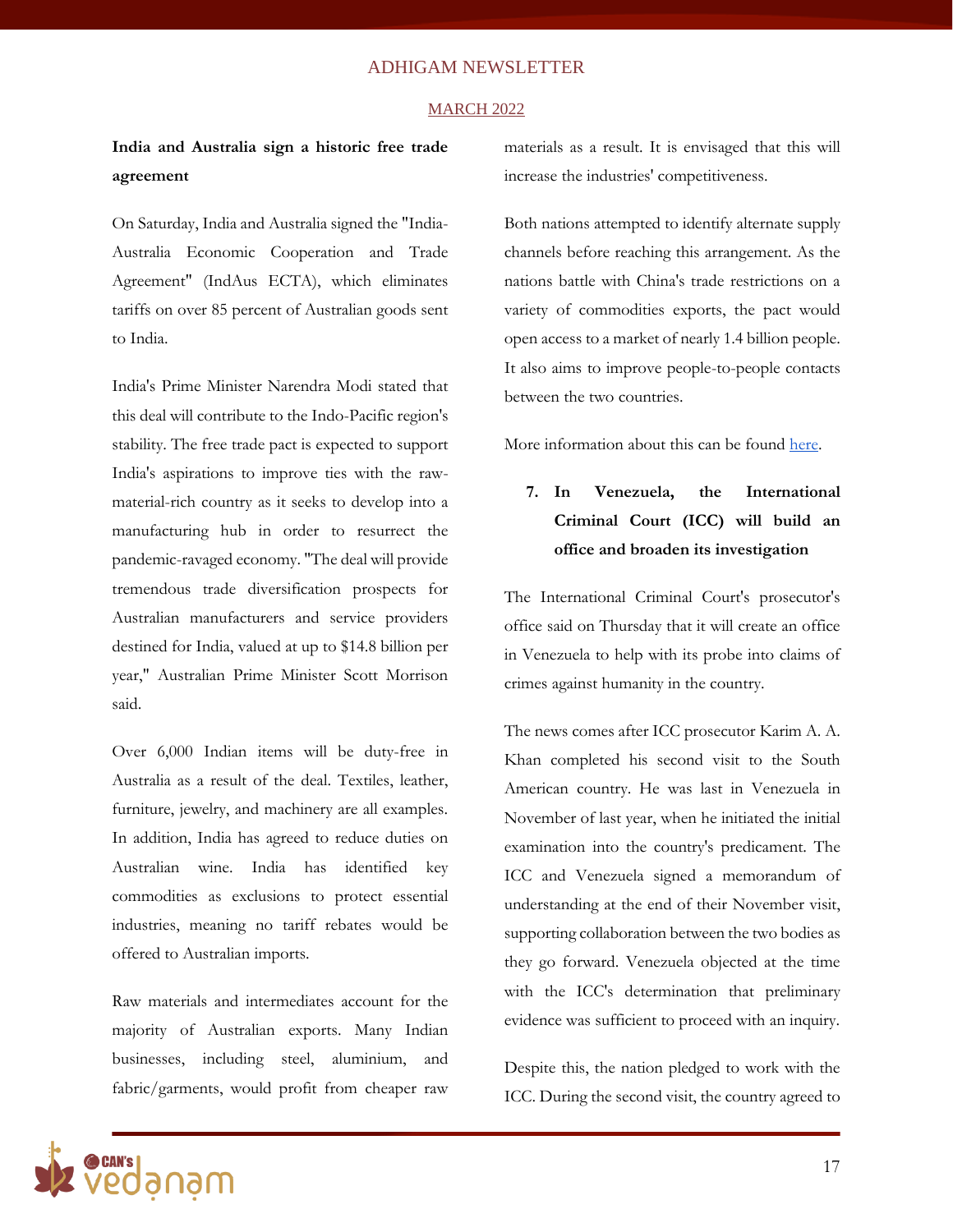#### MARCH 2022

enable the International Criminal Court (ICC) to build an office in Caracas to help with the investigation and give technical support. Training and guidance to reinforce domestic law in the area of crimes against humanity will be provided, as well as aid in identifying new areas where domestic authorities may improve their ability to administer justice.

The probe was sparked by six other nations referring crimes against humanity in the region to the ICC in 2018, including murder, rape, torture, and forced disappearances. It was the first time the ICC had received a referral from a group of states parties to the Rome Statute about a situation on another state party's territory. Canada, Argentina, Chile, Colombia, Paraguay, and Peru were the countries mentioned.

Prosecutor Khan thanked the Venezuelan government for cooperating with his office, particularly President Nicolas Maduro Moros, with whom he had "straightforward and constructive meetings." In addition to constructing an office, the ICC and Venezuela will collaborate to organize international criminal justice gatherings and conferences in Caracas beginning in 2023.

More information about this can be found [here.](https://www.icc-cpi.int/Pages/item.aspx?name=pr1625)

### **8. The Latvian parliament has passed a law prohibiting the public exhibition of military emblems**

The Latvian parliament agreed on Thursday to prohibit the public exhibition of symbols of military aggression and war crimes, such as the letters "Z" and "V" and the Saint George Ribbon, which are considered as emblems of Russia's invasion of Ukraine.

While the existing Law on the Safety of Public Entertainment and Festivity Events (the Law) prohibits the use of symbols associated with Nazism, fascism, or communism, such as flags and clothing symbols of former Soviet or Nazi regimes, the new amendments extend this prohibition to symbols "used in a style glorifying military aggression." The Latvian Cabinet must now develop legislation regarding the list of such emblems.

The law also outlaws birthday celebrations for anyone linked with Nazi or communist governments, as well as fights and occupations of free and sovereign regions. It empowers local governments to prohibit public activities held within 200 meters of any monument commemorating Soviet military triumphs. Violations of this legislation will also result in a higher penalty. However, the Law makes an exemption for the use of symbols or activities that are not intended to glorify such regimes or aggressions, such as exhibits, and instead serve educational or aesthetic reasons.

More information about this can be found [here.](https://www.euronews.com/2022/03/31/latvian-parliament-approves-ban-on-russian-military-symbols-v-and-z)

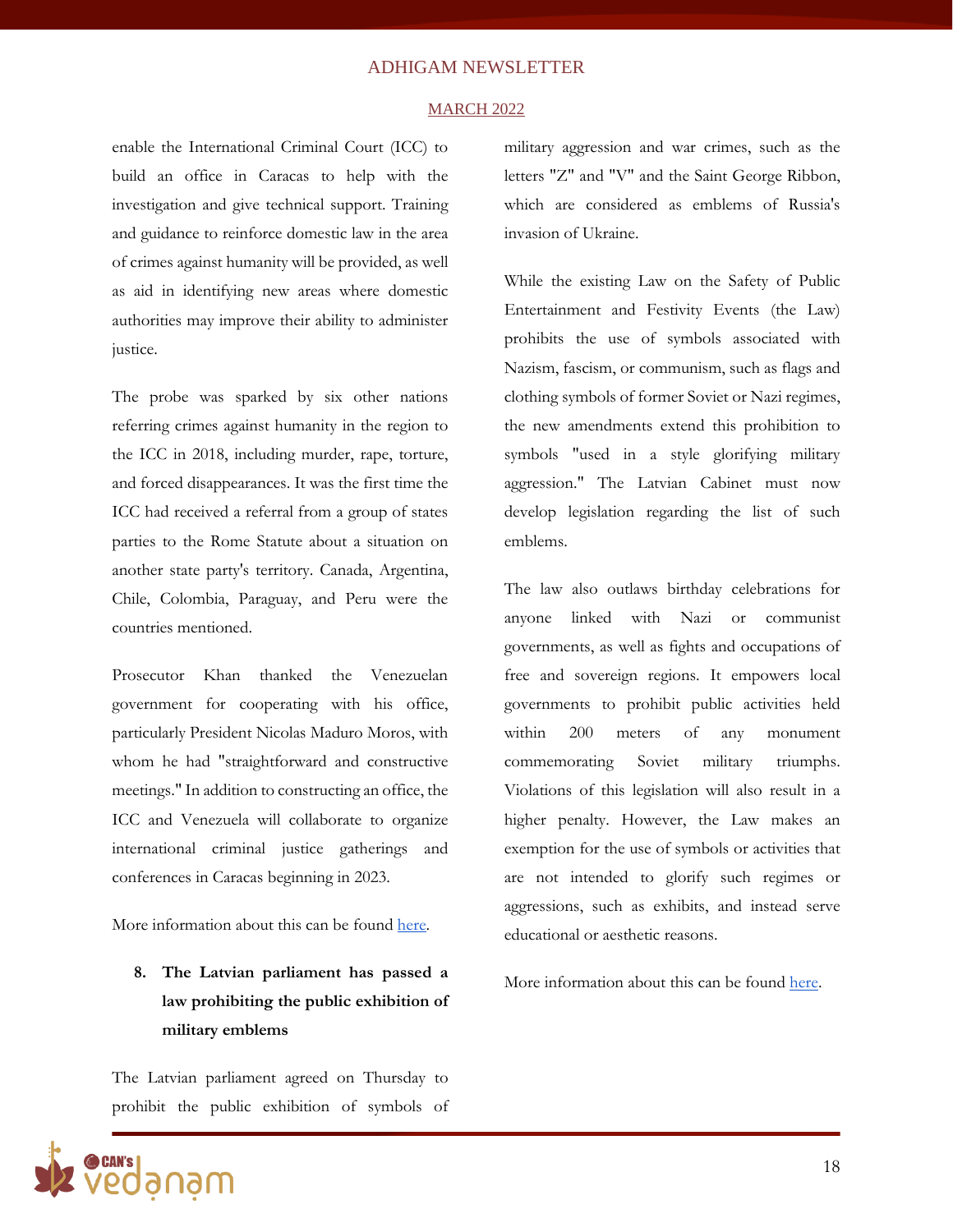#### MARCH 2022

### **9. The Kenyan Supreme Court has declared the constitutional amendment bill unconstitutional**

The Constitution of Kenya (Amendment) Bill, 2020, also known as the Building Bridges Initiative (BBI), was found illegal by the Supreme Court of Kenya (SCoK) on Wednesday. The ruling, which was made by the highest court in the nation, puts an end to a series of lawsuits that began before the high court last year.

The measure seeking executive authority expansion was first challenged in the high court, where a fivejudge bench found it illegal and issued an injunction prohibiting the electoral commission from conducting any referendum on it. The court's major reasoning was based on the "basic structure theory," which it claimed applied under Kenya's constitutional framework, barring changes to the essential structure of the constitution. This prompted an appeal to the Court of Appeal (CoA), which handed down a similar decision, affirming the high court's decision.

While affirming the CoA's ruling, the SCoK disagreed significantly from it on the fundamental structure concept. According to the majority of the court, the Constitution's framework under Chapter 16 already offers a sufficient bulwark against arbitrary revisions, thus applying the theory to Kenya would be pointless. The SCoK also disagreed with the appellate court on the four sequential processes of constitutional amendment noted by it, stating that they could only be used in

the creation of a constitution and not in its alteration.

More information about this can be found [here.](https://www.aljazeera.com/news/2022/3/31/kenyas-top-court-to-rule-on-contested-constitutional-reforms)

### **10. The Louisiana legislature has overturned the governor's veto of the congressional redistricting map**

Governor John Bel Edwards vetoed a congressional redistricting measure in 2021, and the Louisiana legislature voted Wednesday to overturn his veto. A lawsuit was launched in response by the NAACP Legal Defense and Educational Fund (LDF), the American Civil Liberties Union (ACLU), the ACLU of Louisiana, and the legal firm Paul, Weiss, Rifkind, Warton & Garrison.

The legislature refused to accept a gubernatorial veto of a law for the first time in 31 years. The measure passed the House by a vote of 72-31, which was more than the two-thirds majority needed to become law. By a vote of 27-11, state senators approved House Bill.

The map was included in two identical legislation delivered to Edwards, Senate Bill and House Bill, with the purpose of redrawing district borders to account for demographic changes in the 2020 census. Given that Louisiana's voting-age population is roughly one-third Black, Edwards rejected both legislation, claiming that the map did not include a second majority-Black district. Only one of the state's six congressional districts has a Black majority under the present configuration. Edwards acknowledged the imbalance in racial

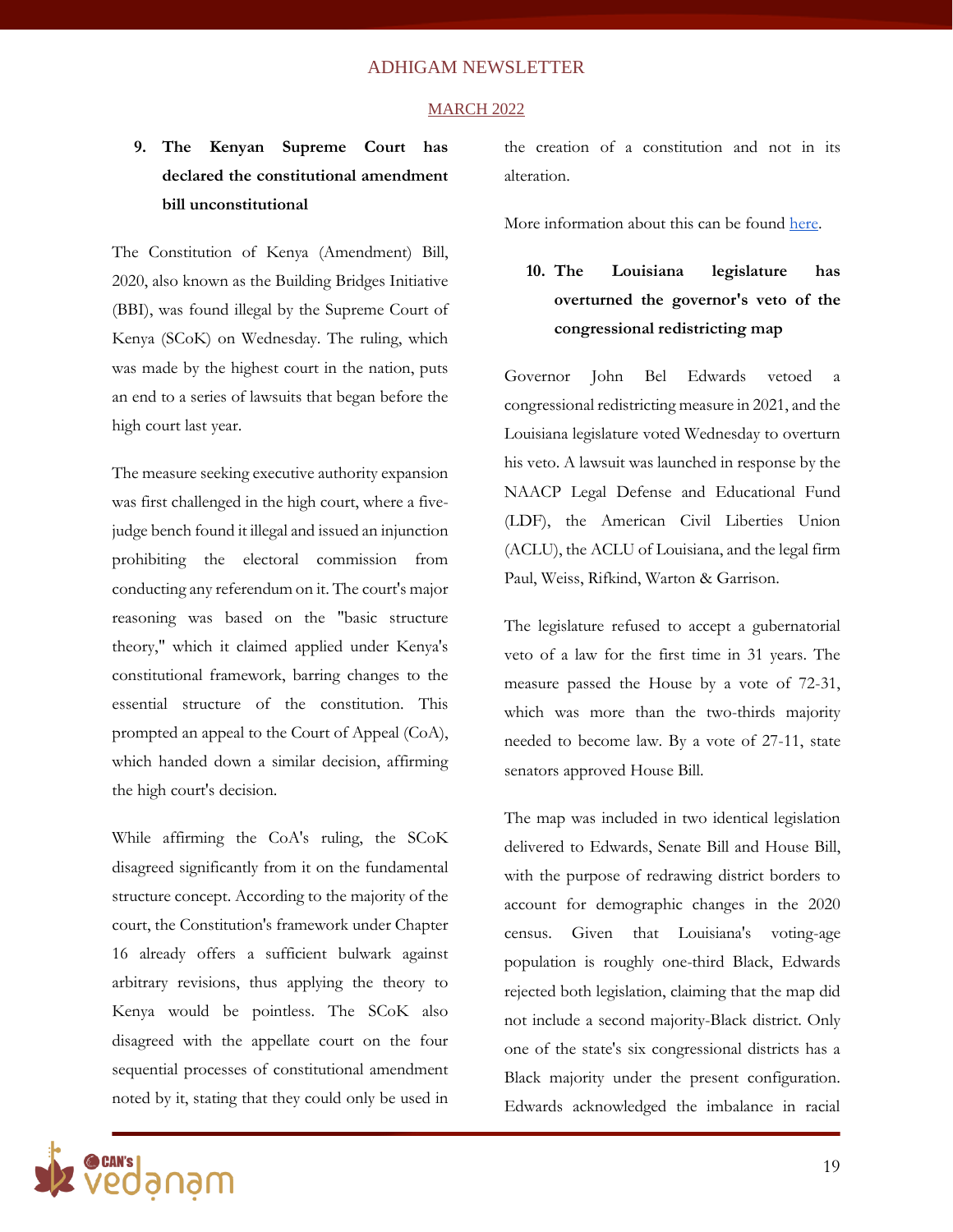#### MARCH 2022

voter participation, admitting the map was "not fair to the people of Louisiana" and "does not fulfill the federal Voting Rights Act's criteria."

The newly-drawn districts, according to opponents of the plan, violate federal voting rights laws. "[The map] obviously violates the Voting Rights Act of 1965 by diluting the voices of Louisiana's one-third Black voting population," policy attorney Jared Evans said in a statement published by the NAACP Legal Defense Fund. The Legislature should never have enacted an illegitimate map, and we will not rest until a fair and representative map is implemented for Louisiana citizens."

Democrats presented the legislature with a total of 12 maps, underlining the fact that there are enough Black voters living in close proximity to establish a second black-majority district under the Voting Rights Act. Representative Royce Duplessis said that the legislature was acting entirely on political grounds, ignoring the state's changing demographics. Republicans said that the proposed plans unfairly divided communities with common interests, resulting in districts with insufficient Black voters.

More information about this can be found [here.](https://www.reuters.com/world/us/louisiana-republicans-override-governors-veto-enact-new-congressional-map-2022-03-31/)

**11. The British Museum is facing legal action over a 3D-scanning controversy involving the Parthenon Marbles**

The Institute of Digital Archaeology (IDA) said on Tuesday that it intends to pursue an injunction against the British Museum, requiring it to continue a 3D scanning project of the notorious Parthenon Marbles.

Phidas and his craftsmen built the Parthenon Marbles for the Greek Parthenon temple on the Acropolis in Athens around 447-438 BC as a devotion to the goddess Athena. The piece, which consisted of 21 statues, 15 panels, and 75 meters of marble, was stolen from Greece and sent to Malta, where it remained for a few years. Lord Elgin intended to use the marbles to adorn his home, but he eventually sold them to the British government. The legislation has been the source of contention between the UK and Greece.

IDA requested that the museum let them to utilize a 3D scanner and robot to reconstruct a piece of the marbles with "sub-millimeter" precision. In turn, the IDA believes that the 3D model will be able to replace the original statues in the British Museum, allowing the marbles to be returned to their proper homeland.

To scan the marbles, photographs of the buildings must be acquired in order to get precise scans. Members of the IDA entered the galleries and photographed the marbles, although many of them required a ladder and additional gear to access and scan. After their request was refused, museum officials accused IDA of violating visitor standards by conducting illegal scanning.

More information about this can be found [here.](https://www.theguardian.com/artanddesign/2022/mar/29/british-museum-facing-legal-action-parthenon-marbles-3d-scan-refusal)

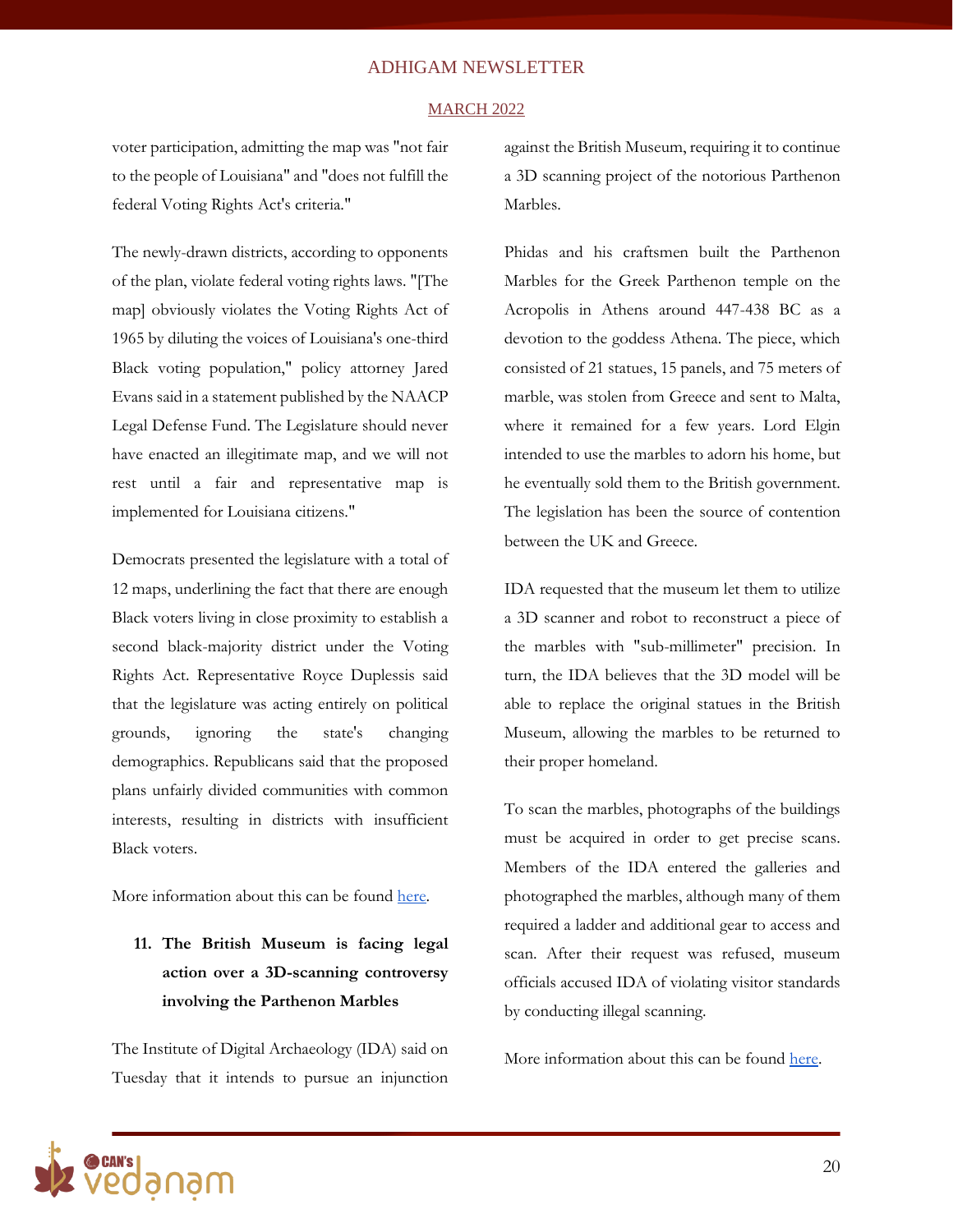#### MARCH 2022

### MISCELLANEOUS LEGAL UPDATES

#### **1. CLAT 2022 postponed to June 19th**

The Consortium of National Law Universities has postponed the dates for the Common Law Admission Test or (CLAT) 2022.

Candidates can check the exam notice at the official website [consortiumofnlus.ac.in.](https://consortiumofnlus.ac.in/)

CLAT 2022 was scheduled to be held on May 8. However, as per the revised schedule, **CLAT-2022 will be held on June 19 (Sunday), between 2.00 to 4.00 PM for both UG and PG programmes.** Moreover, the last date for submission of CLAT 2022 online applications has been extended to May 9. Interested candidates can submit applications at the official website.

More information about this can be found [here.](https://consortiumofnlus.ac.in/clat-2022/notifications/CLAT-2022-Rescheduled-Notification-dt.14.03.2022.pdf)

### **2. An all-women bench heard proceedings in Kerala HC for first time**

*The full bench adjudicated upon a review petition filed by the state government seeking reconsideration of the previous order of another full bench quashing the contribution of the Guruvayur Devaswom Fund to the Government's Disaster Relief Fund.*

A full bench comprising only women judges heard a case in the Kerala High Court on 8th March 2022. This is the first time in the history of the Kerala High Court that a full bench comprising only women judges has been constituted. Incidentally, the day coincided with International Women's Day. The cause list showed Justices Anu Sivaraman, V Shircy and M R Anitha as members of the women's only full bench.

More information about this can be found [here.](https://theleaflet.in/on-international-womens-day-an-all-women-full-bench-for-first-time-in-kerala-hc-history/)

**3. SC permitted candidates under 32 years who qualified for Delhi Judicial Service Examinations (DJSE) for the past two years to appear for this year's exam**

The Supreme Court on 14th March 2022 allowed candidates who were eligible to sit for the Delhi Judicial Service Examinations [DJSE] and the Delhi Higher Judicial Service Examination [DHJSE] in 2020 and 2021 by virtue of the upper age limit, that is, 32 and 45 respectively, to appear in the exams later this month. It, however, rejected the challenge to the minimum age of 35 years for appearing in the DHJSE.

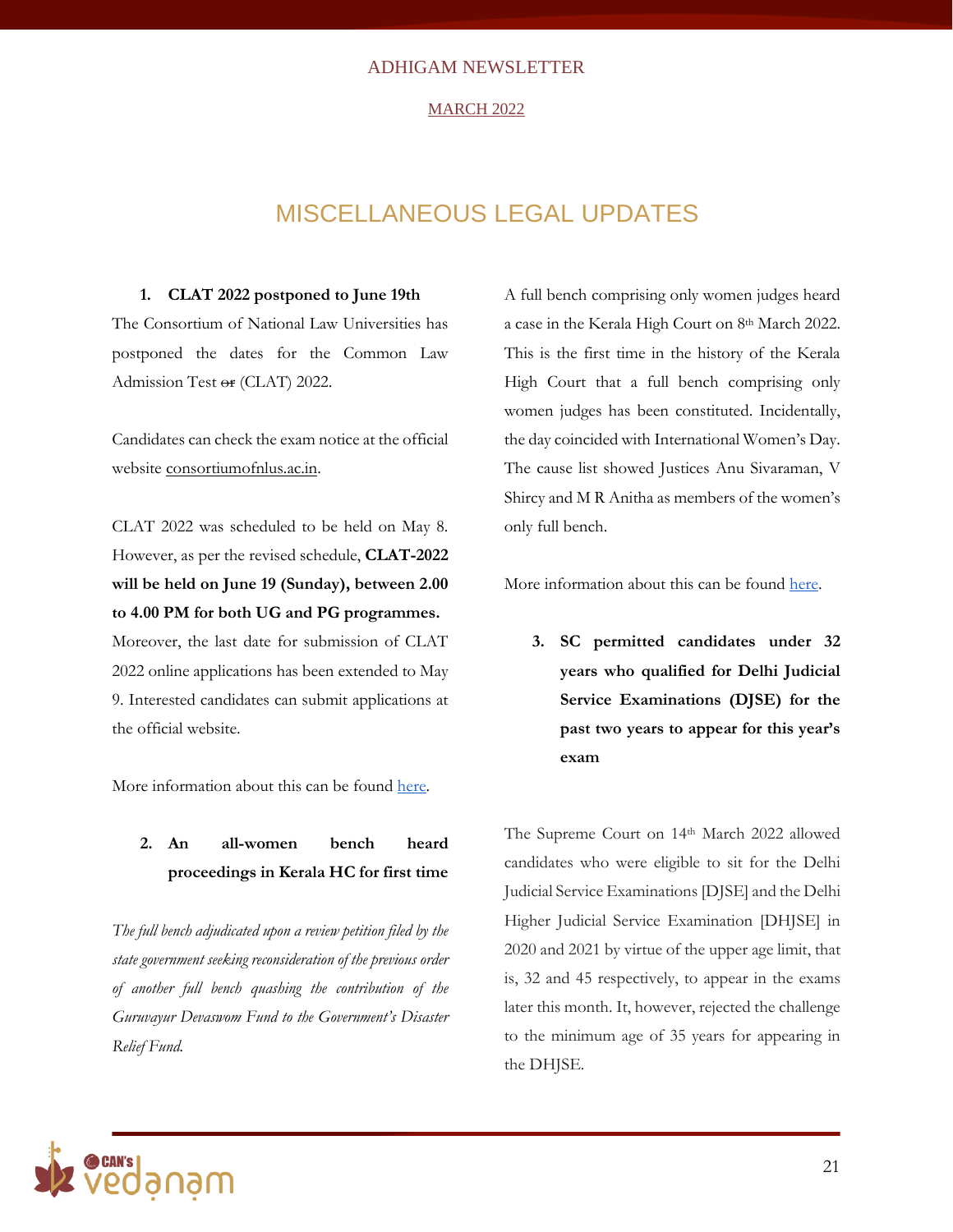#### MARCH 2022

A special bench of Justices D.Y. Chandrachud, A.S. Bopanna and Hima Kohli passed the order to this effect after senior advocate A.D.N. Rao, on behalf of the Delhi High Court, suggested to the bench that the High Court would be willing to grant the concession only in terms of upper age limit. Rao informed the Court that the High Court could not hold the examinations in 2020 due to some procedural issues, while in 2021, the examinations could not be held due to the COVID-19 pandemic. Consequently, the bench also modified the last date of receipt of applications and the examination. It directed that the last date of receipt of the applications for DJSE be extended to April 3 and the exam be fixed for April 24. While for DHJSE, the bench directed that the last date for the receipt of applications be extended to March 26, while the exam be scheduled for April 3.

The bench was ruling on two appeals filed by the High Court of Delhi against its own division bench postponing DJSE and DHJE, which were scheduled to be held on March 27 and 20 respectively.

More information about this can be found [here.](https://theprint.in/india/sc-relaxes-upper-age-limit-for-candidates-who-became-age-barred-for-judicial-exams-of-2022/873207/)

**4. Delhi HC Chief Justice DN Patel next TDSAT Chairperson**

Days before his retirement, the Appointment Committee of Cabinet (ACC) on March 3 appointed Chief Justice of Delhi High Court D.N. Patel as the chairperson of the [Telecom Disputes](https://tdsat.gov.in/Delhi/Delhi.php)  [Settlement and Appellate Tribunal](https://tdsat.gov.in/Delhi/Delhi.php) (TDSAT) for a period of four years. The ACC comprises Prime Minister Narendra Modi and Home Minister Amit Shah as its members.

Justice Patel hails from Gujarat. He was appointed as Chief Justice of Delhi High Court on June 7, 2019. Prior to his appointment to Delhi High Court, he served as the Acting Chief Justice of the Jharkhand High Court. Before his elevation as the Gujarat High Court judge in 2004, he served as Additional Central Government Standing Counsel in 1999 and a senior Central Government Standing Counsel in 2001.

More information about this can be found [here.](https://www.tribuneindia.com/news/business/delhi-hc-chief-justice-dn-patel-next-tdsat-chairperson-375386)

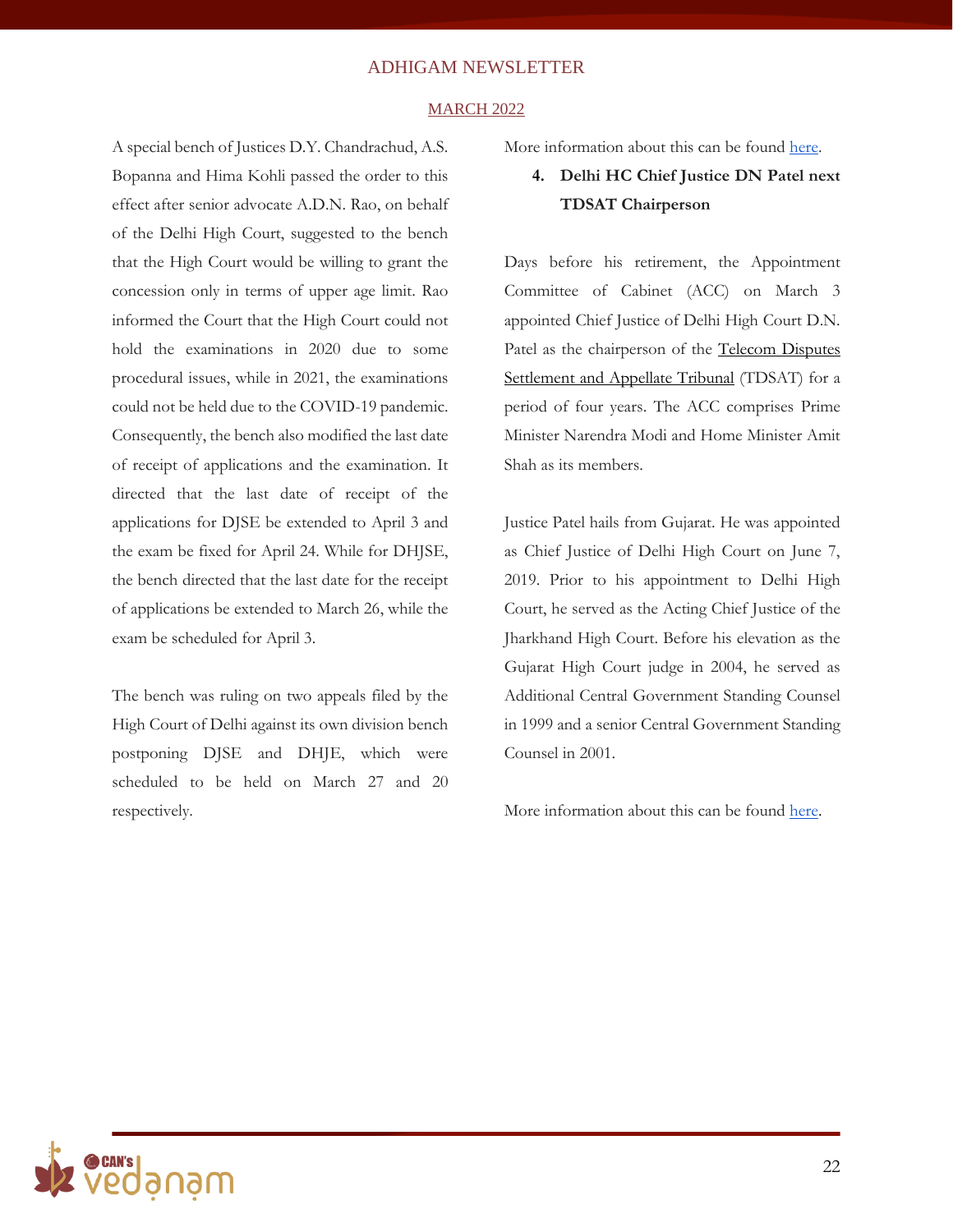### **MARCH 2022**

## **CALL FOR BLOGS – WORLD IP DAY 2022**

**Vedanam, on the occasion of World IP Day, is inviting submissions that fall within the vast universe of intellectual property law, with a focus on the potential of young people to find new solutions that support the transition to a sustainable future.**

**The call as on our website can be accessed [here.](http://vedanam.canfoundation.in/call-for-submission.php)** 

### **Call for Blogs**

World Intellectual Property Day is observed on April 26 every year as a day to commemorate and learn about the significant role played by intellectual property (IP) rights in day to day lives, specifically encouraging innovation & creativity. This year the World Intellectual Property Organization (WIPO) has sought to recognize the huge potential and contribution of young people to find new and better solutions that support the transition to a sustainable future. The theme, as decided by WIPO, for the World Intellectual Property Day 2022 focuses on youth as an incredible and largely untapped source of ingenuity and creativity - "*IP and Youth: Innovating for a Better Future*".

Fresh perspectives, energy, curiosity and "can do" attitude, not to mention hunger for a better future displayed by youth, all across the globe are already reshaping approaches and driving action for innovation and change. To take this further and to celebrate World Intellectual Day, *Vedanam* is inviting blogs on the broad theme suggested by WIPO, namely "*IP and Youth: Innovating for a Better Future*". Blogs may cover new age concepts popularized by youth, case studies on recent innovations/innovators or how IP rights fit into a generation that prefers bite-sized information and short-form content.

### **Eligibility & Deadline**

Submissions from law students, legal professionals, academicians, Research Scholars as well as students and experts from other disciplines whose work is informative for law and initiates discourse on issues of contemporary relevance are welcome. Please ensure that the submissions reach us **on or before April 22, 2022**.

### **Submission Guidelines**

1. All works submitted must be original and unpublished. Any form

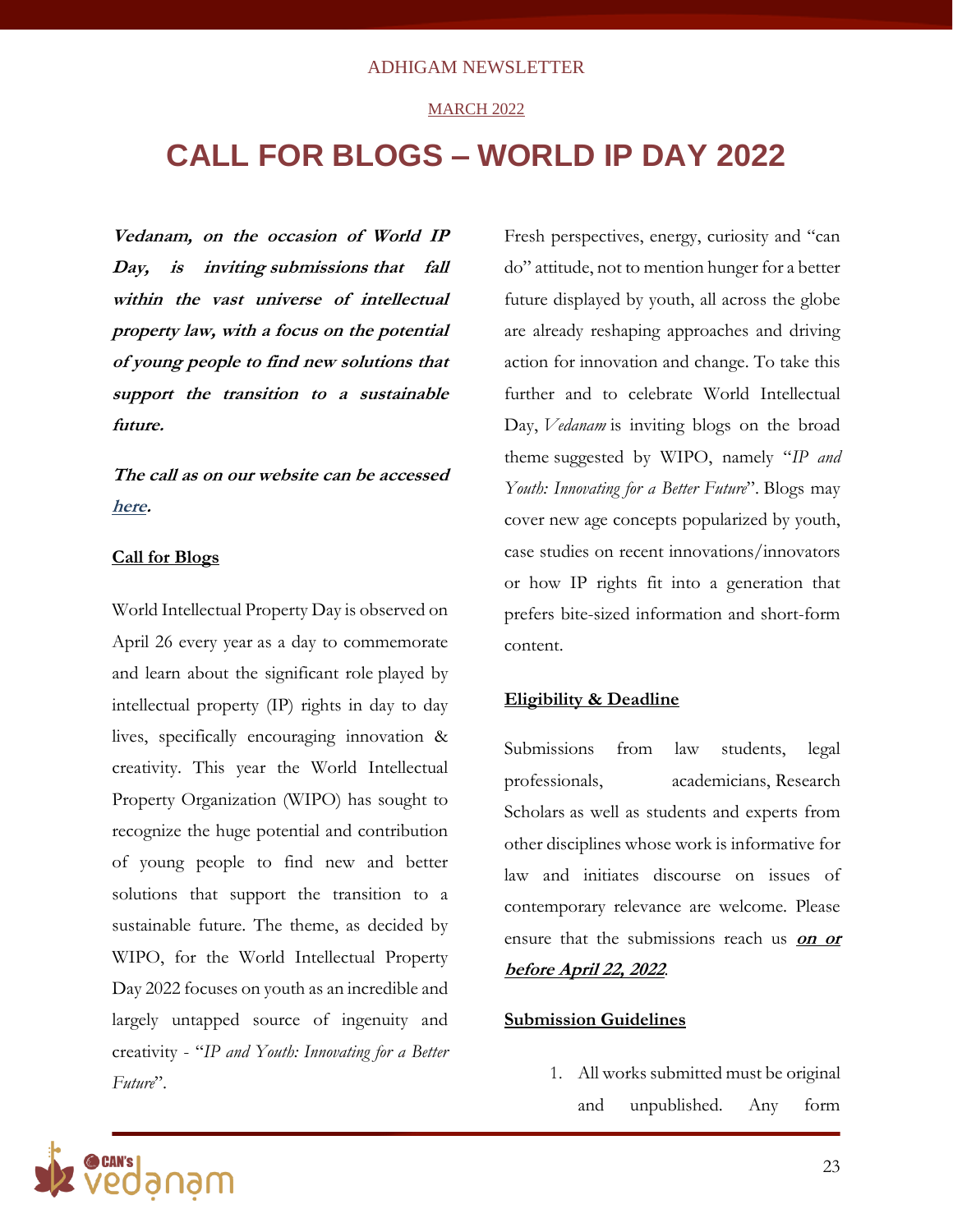#### **MARCH 2022**

of **plagiarism will lead to disqualification** for publication on the Blog.

- 2. The word limit for the manuscript is **1200-2000 words**.
- 3. Co-authorship is permitted up to a **maximum of two authors**.
- 4. The body of the manuscript must have – Font style: Garamond; Font Size: 13; Line Spacing: 1.5; Alignment: Justified.
- 5. All the **relevant sources** must be duly acknowledged and **hyperlinked** in the text of the manuscript itself.
- 6. The decision about the acceptance or rejection of the manuscript shall be communicated to the authors within **10 days** from the receiving of the submission through E-Mail. The detailed guidelines that need to

be adhered to, for the submission, can be accessed [here.](http://vedanam.canfoundation.in/submission-guidelines.php)

### **How to Contribute**

- 1. All manuscripts must be sent to [vedanam@canfoundation.in](mailto:vedanam@canfoundation.in) with the subject '**Submission for Vedanam – World IP Day 2022**'.
- 2. Details of the author(s) should not be mentioned in the file containing the article.
- 3. Author(s) must include their full name, institution/organization, email address, photograph and a brief bio in a separate cover letter.
- 4. Authors(s) are also required to submit a declaration of originality. The declaration can be found uploaded on *Vedanam's* website.